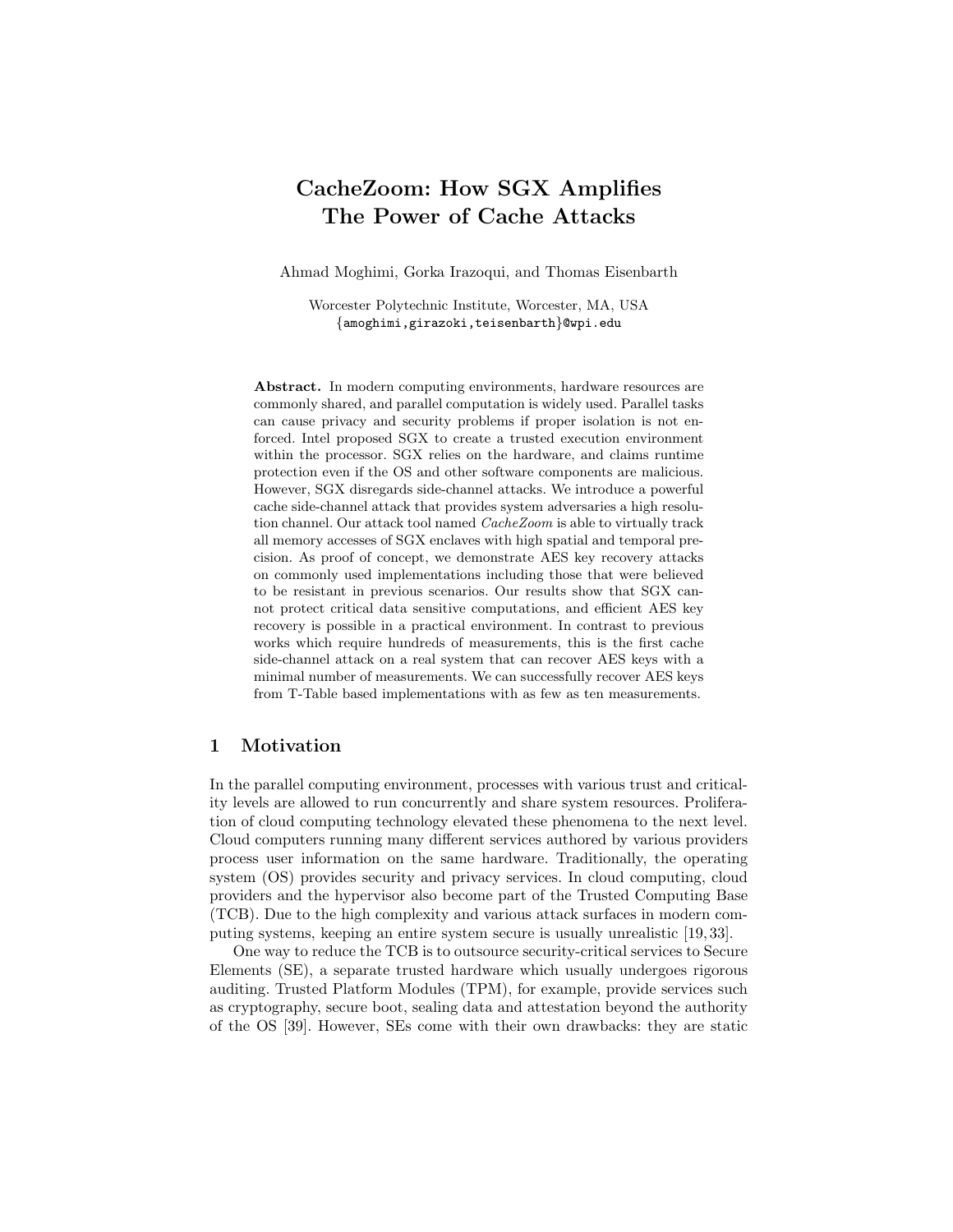components and connected to the CPU over an untrusted bus. Trusted Execution Environments (TEE) are an alternative, which provide similar services within the CPU. A TEE is an isolated environment to run software with a higher trust level than the OS. The software running inside a TEE has full access to the system resources while it is protected from other applications and the OS. Examples include ARM TrustZone [4] and Intel Software Guard eXtensions (SGX) [29]. Intel SGX creates a TEE on an untrusted system by only trusting the hardware in which the code is executed. Trusted code is secured in an *enclave*, which is encrypted and authenticated by the hardware. The CPU decrypts and verifies enclave code and data as it is moved into the cache. That is, enclaves are logically protected from malicious applications, the OS, and physical adversaries monitoring system buses. However, Intel SGX is not protected against attacks that utilize hardware resources as a side channel [28]. And indeed, first proposed works showing that microarchitectural side channels can be exploited include attacks using page table faults [52] and the branch prediction unit [34].

Caches have become a very popular side channel in many scenarios, including mobile [35] and cloud environments [26]. Reasons include that Last Level Cache (LCC) attacks perform well in cross-core scenarios on Intel machines. Another advantage of cache attacks are the high spatial resolution they provide. This high spatial resolution, combined with a good temporal resolution, have enabled attacks on major asymmetric implementations, unless they are optimized for constant memory accesses. For symmetric cryptography, the scenario is more challenging. A software AES implementation can be executed in a few hundred cycles, while a Prime+Probe cycle on the LLC takes about 2000 cycles to monitor a single set. To avoid the undersampling, synchronized attacks first prime, trigger a single encryption and then probe, yielding at best one observation per encryption [37]. Higher resolution is only possible in OS adversarial scenarios.

#### 1.1 Our Contribution

We demonstrate not only that Intel SGX is vulnerable to cache attacks, but show that with SGX, the quality of information retrieved is significantly improved. The improved resolution enables attacks that are infeasible in previous scenarios, e.g., cloud environments. We utilize all the capabilities that SGX assumes an attacker has, i.e., full access to OS resources. We construct a tool<sup>1</sup> named *CacheZoom* that is able to interrupt the victim every few memory accesses, thereby collecting high-resolution information about all memory accesses that the target enclave makes by applying Prime+Probe attack in the L1 cache. The usage of core-private resources does not reduce the applicability of the attack, as the compromised OS schedules both victim and attacker in the same core.

While tracking memory accesses of enclave with high temporal and spatial resolution has many adversarial scenarios, we demonstrate the power of this side channel by attacking several AES implementations. Further, we show that

<sup>1</sup> CacheZoom source and data sets: https://github.com/vernamlab/CacheZoom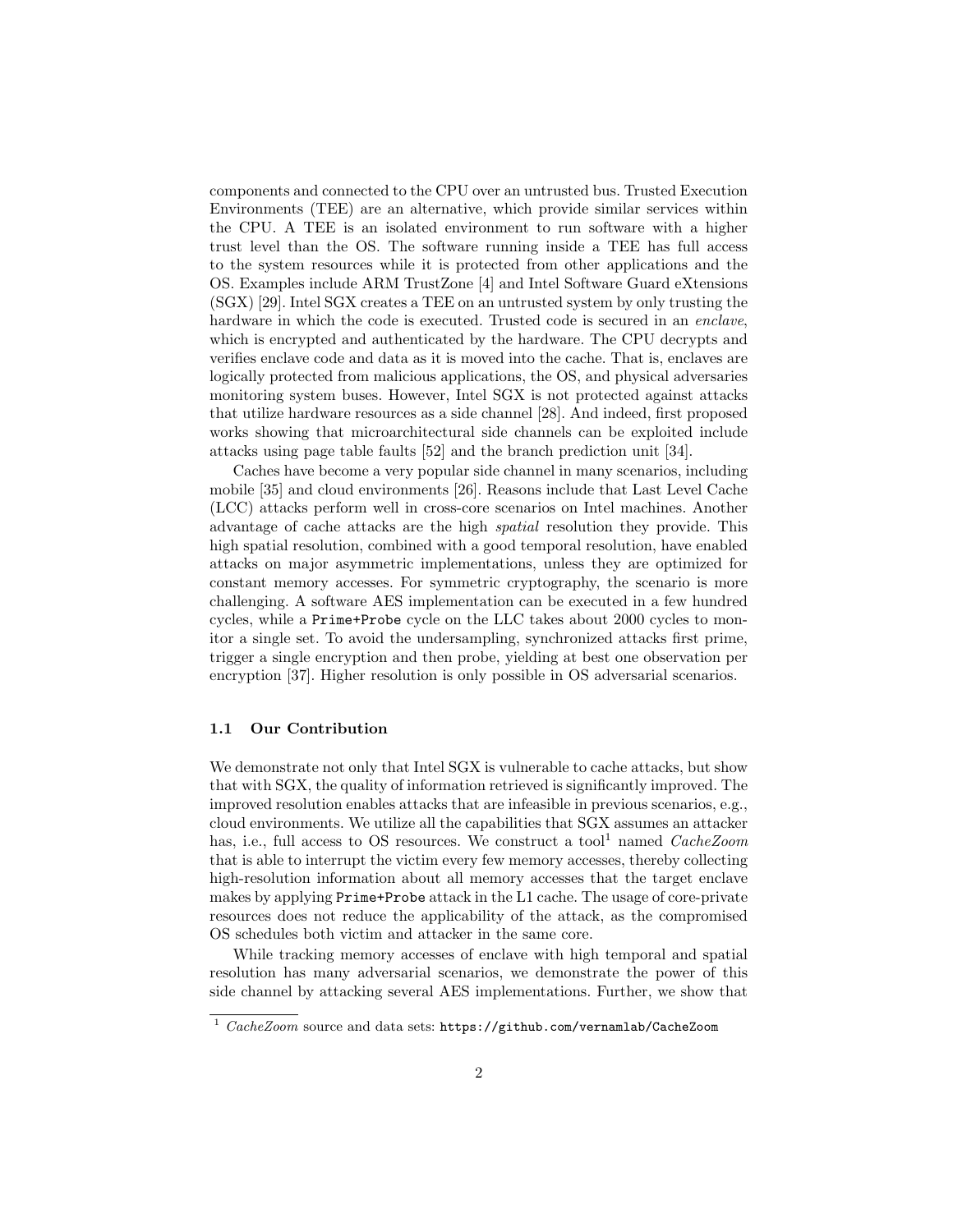adopted countermeasures in popular cryptographic libraries, like cache prefetching and implementations with small memory footprint, not only do not prevent attacks, but can facilitate attacker's observation. In short, this work:

- Presents a powerful and low-noise side channel implemented through the L1 cache. We exploit several capabilities corresponding to the compromised OS. This side channel can be applied against TEEs to recover fine grained information about memory accesses, which often carry sensitive data.
- Demonstrates the strength of our side channel by recovering AES keys with fewer traces than ever in previous attacks, and further, by attacking implementations considered resistant against cache attacks.
- Shows that some of the countermeasures that were supposed to protect AES implementations, e.g. prefetching and S-box implementations, are not effective in the context of SGX. In fact, prefetching can even ease the retrieval of memory traces.

## 2 Background

This section covers topics that help understand the side channel used to retrieve sensitive information. We discuss the basic functionality of Intel SGX and possible microarchitectural attacks that can be deployed against it.

#### 2.1 How Intel SGX Works

Intel introduced SGX, a new subset of hardware instructions that allows execution of software inside isolated environments called enclaves with the release of Skylake generation. Enclaves are isolated from other components running on the same hardware, including OSs. SGX has recently gained attention of the security community and various SGX-based solutions have been proposed [5, 7, 44].

Enclave modules can be shipped as part of an untrusted application and can be utilized by untrusted components of the application. The untrusted component interacts with the system software, which dedicates specific trusted memory regions for the enclave. After that, the authenticity, integrity and confidentiality of enclave are provided and measured by the hardware. Any untrusted code base, including the OS, has no control over the trusted memory region. Untrusted applications can only use specific instructions to call the trusted component through predefined interfaces. This design helps developers to benefit from the hardware isolation for security critical applications.

SGX is designed to protect enclaves from malicious users that gain root access to an OS. Memory pages belonging to an enclave are encrypted in DRAM and protected from a malicious OS snooping on them. Pages are only decrypted when they are processed by the CPU, e.g., when they are moved to the caches. In short, SGX assumes only the hardware to be trusted; any other agent is considered susceptible of being malicious. Upon enclave creation, virtual memory pages that can only map to a protected DRAM region (called the Enclave Page Cache)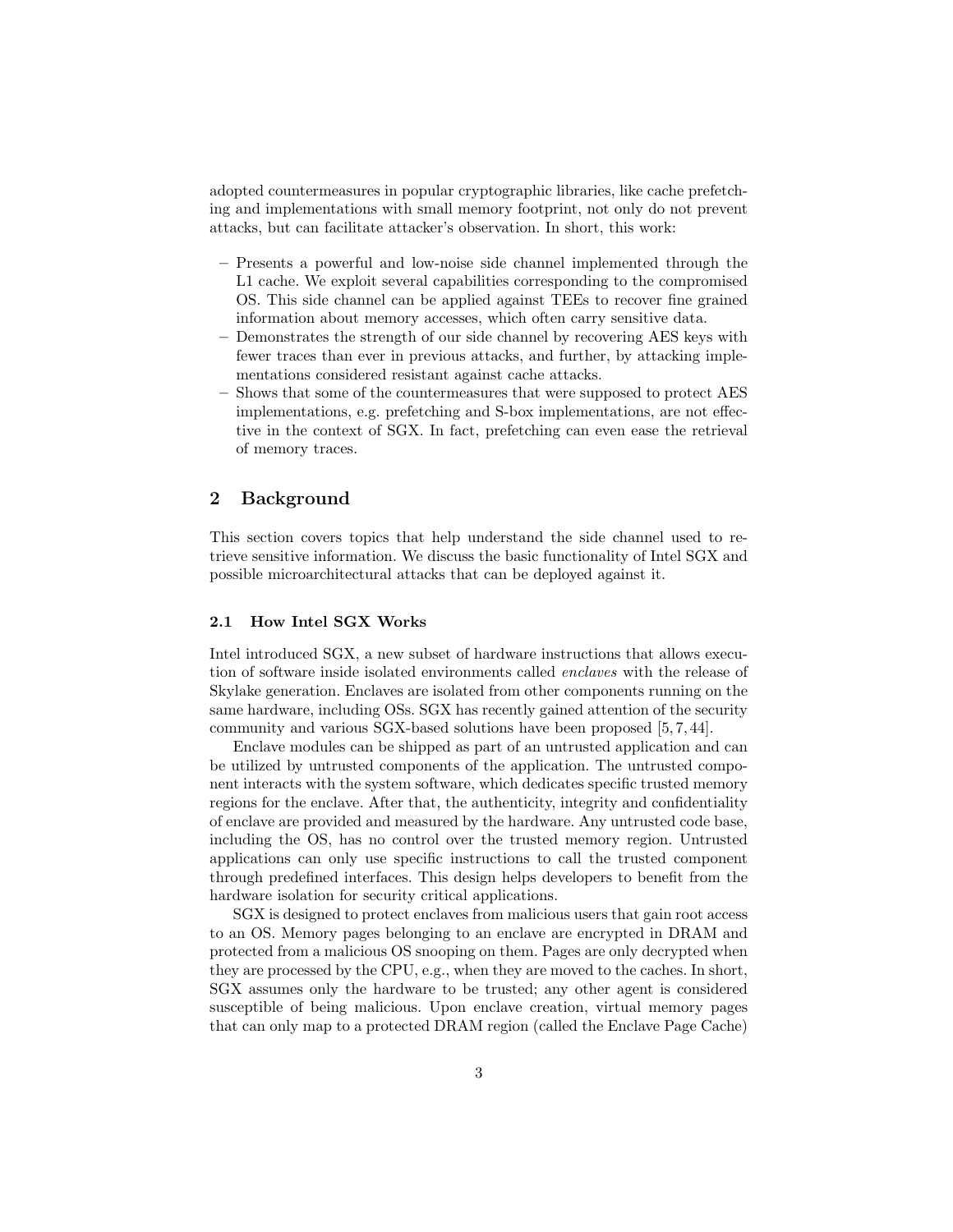are reserved. The OS is in charge of the memory page mapping; however, SGX detects any malicious mapping performed by it. In fact, any malicious action from the OS will be stored by SGX and is verifiable by third party agents.

#### 2.2 Microarchitectural Attacks in SGX

Despite all the protection that SGX offers, the documentation specifically claims that side channel attacks were not considered under the threat scope of its design. In fact, although dealing with encrypted memory pages, the cache utilization is performed similar to decrypted mode and concurrently to any other process in the system. This means that the hardware resources can be utilized as side channels by both malicious enclaves and OSs. While enclave-to-enclave attacks have several similarities to cross-VM attacks, malicious OS-to-enclave attacks can give attackers a new capability not observed before: virtually unlimited temporal resolution. The OS can interrupt the execution of enclave processes after every small number of memory accesses to check the hardware utilization, as just the TLB (but no other hardware resources) is flushed during context switches. Further, while cross-core attacks gained huge popularity in others scenarios for not requiring core co-residency, a compromised OS can assign an enclave any affinity of its choice, and therefore use any core-private resource. Thus, while SGX can prevent untrusted software to perform Direct Memory Access (DMA) attacks, it also gives almost full resolution for exploitation by hardware side channels. For instance, an attacker can exploit page faults to learn about the memory page usage of the enclave. Further she can create contention and snoop on the utilization of any core-private and core-shared resource, including but not limited to Branch Prediction Units (BPUs), L1 caches or LLCs [1,36,41]. Further, although applicable in other scenarios [10], enclave execution mode does not update the Hardware Performance Counters, and these can not provide (at least directly) information about the isolated process.

From the aforementioned resources, cache gives the most information. Unlike page faults, which at most will give a granularity of 4 kB, cache hits/misses can give 64 byte utilization granularity. In addition, while other hardware resources like Branch Prediction Units (BPU) can only extract branch dependent execution flow information, cache attacks can extract information from any memory access. Although most prior work targets the LLC for being shared across cores, this is not necessary in SGX scenarios, local caches are as applicable as LLC attacks. Further, because caches are not flushed when the enclave execution is interrupted, the OS can gain almost unlimited timing resolution.

#### 2.3 The Prime+Probe Attack

The Prime+Probe attack was first introduced as a spy process capable of attacking core-private caches [41]. It was later expanded to recover RSA keys [2], keystrokes and ElGamal keys across VMs [43,55]. As our attack is carried out in the L1 caches, we do not face some hurdles (e.g. slices) that an attacker would have to overcome. The Prime+Probe attack stages include: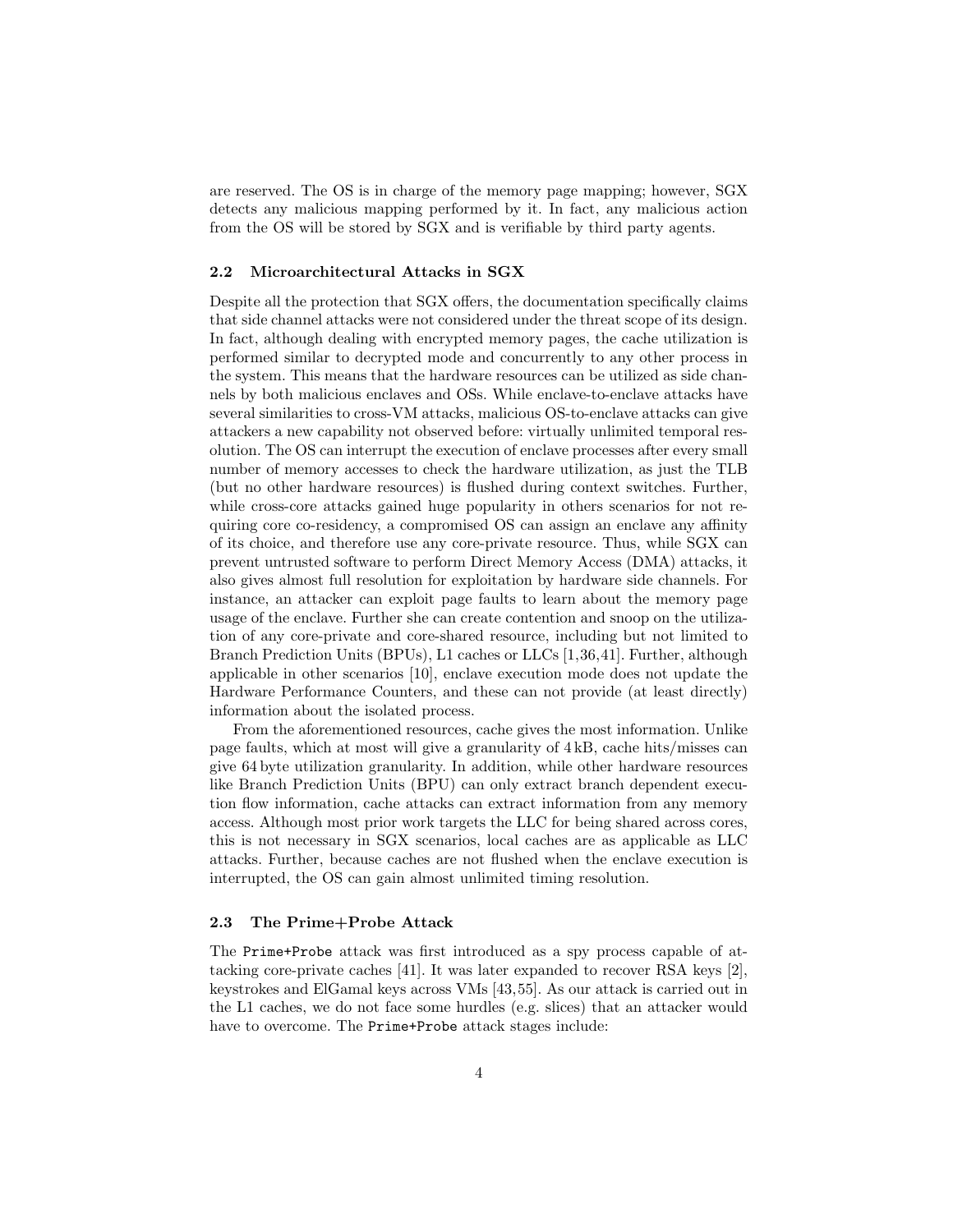- Prime: in which the attacker fills the entire cache or a small portion of it with her own dummy data.
- Victim Access: in which the attacker waits for the victim to make accesses to particular sets in the cache, hoping to see key dependent cache utilization. Note that, in any case, victim accesses to primed sets will evict at least one of the attackers dummy blocks from the set.
- Probe: in which the attacker performs a per-set timed re-access of the previously primed data. If the attacker observes a high probe time, she deduces that the cache set was utilized by the victim. On the contrary, if the attacker observes low access times, she deduces that all the previously primed memory blocks still reside in the cache, i.e., it was not utilized by the victim.

Thus, the Prime+Probe methodology allows an attacker to guess the cache sets utilized by the victim. This information can be used to mount a full key recovery attack if the algorithm has key-dependent memory accesses translated into different cache set accesses.

# 3 Related Work

Timing side-channel attacks have been studied for many years. On a local area network, the timing of the decryption operation on a web server could reveal information about private keys stored on the server [15]. Timing attacks are capable of breaking important cryptography primitives, such as exponentiation and factorization operations of Diffie-Hellman and RSA [32]. More specifically, microarchitectural timing side channels have been explored extensively [21]. The first attacks proposed were based on the timing difference between local core-private cache misses and hits. Generally, cache timing attacks are based on the fact that a spy process can measure the differences in memory access times. These attacks are proposed to recover cryptography keys of ciphers such as DES [50], AES [11] and RSA [42]. Although there exist solutions to make cryptographic implementation resistant to cache attacks [13, 41], most of these solutions result in worse performance. Further, cache attacks are capable of extracting information from non-cryptographic applications [56].

More recent proposals applied cache side channels on shared LLC, a shared resource among all the cores. This is important as, compared to previous core-private attacks, LLC attacks are applicable even when attacker and victim reside in different cores. The Flush+Reload [8, 53] attack on LLC is only applicable to systems with shared memory. These side channels can be improved by performance degradation [3, 24]. Flush+Reload can be applied across VMs [31], in Platform as a service (PaaS) clouds [56] and on smartphones [35]. The Flush+Reload is constrained by the memory deduplication requirement. On the other hand, Prime+Probe [36], shows that in contrast to the previous core-private cache side channels and the Flush+Reload attack, practical attacks can be performed without memory deduplication or a core co-residency requirement. The Prime+Probe attack can be implemented from virtually any cloud virtual machines running on the same hardware. The attacker can identify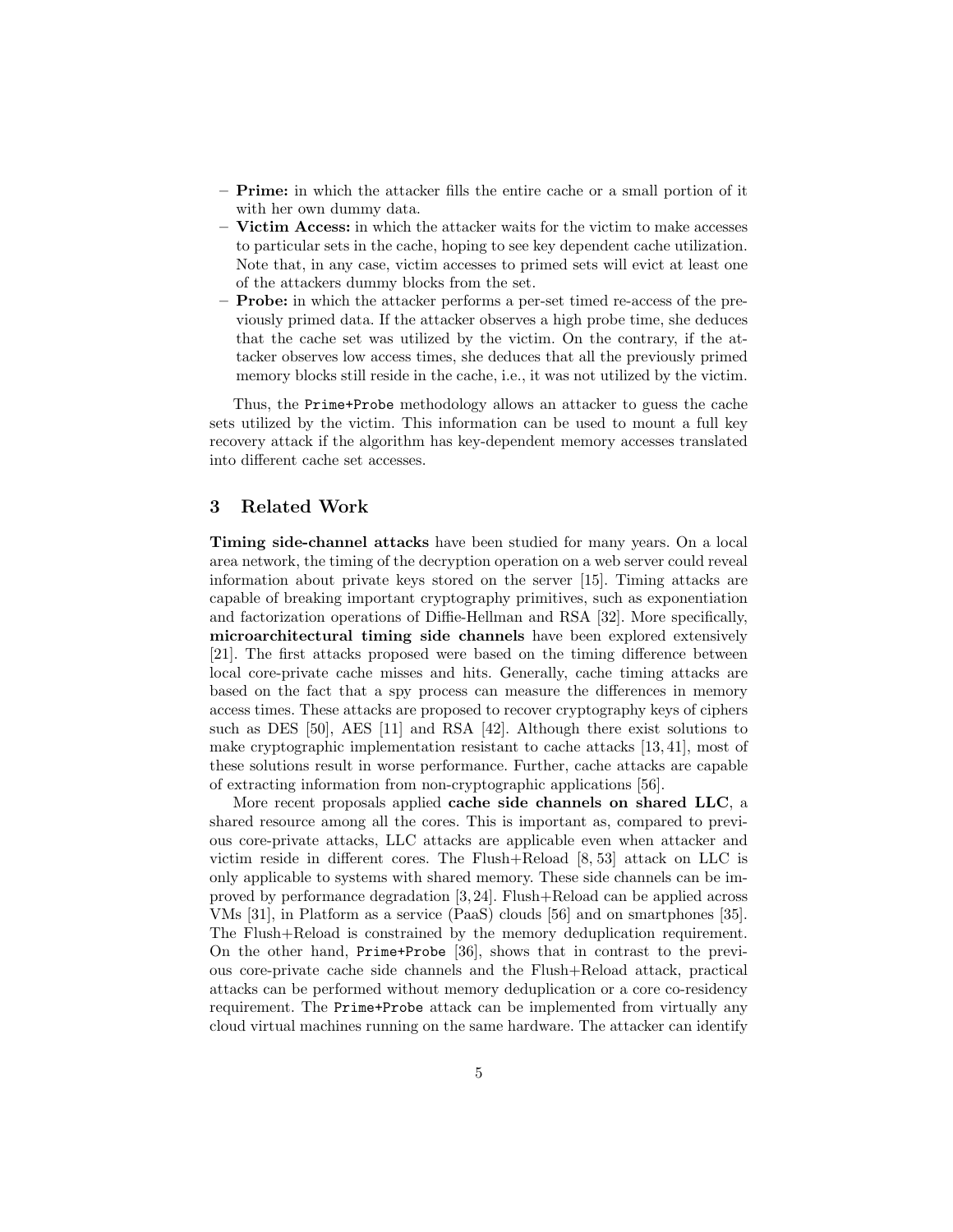where a particular VM is located on the cloud infrastructure such as Amazon EC2, create VMs until a co-located one is found [43, 54] and perform cross-VM Prime+Probe attacks [30]. Prime+Probe can also be mounted from a browser using JavaScript [40] and as a malicious smartphone application [35]. In addition to caches, other microarchitectural components such as Branch Target Buffers (BTB) are vulnerable to side channels [1,34]. BTB can be exploited to determine if a branch has been taken by a target process or not, e.g. to bypass Address Space Layout Randomization (ASLR) [20].

Security of Intel SGX has been analyzed based on the available public resources [17]. A side channel resistant TCB is proposed in the literature [18]. However, the proposed solution requires significant changes to the design of the processor. Similar to Intel SGX, ARM TrustZone is vulnerable to cache sidechannel attacks [35]. Control-Channel attacks [52] have been proposed using the page-fault mechanism. An adversarial OS can introduce page faults to a target application and, based on the timing of the accessed page, the execution flow of a target can be inferred at page size granularity. Page fault side channels are effective on SGX and can be defeated using software solutions [48] or by exploiting Intel Transactional Synchronization Extensions (TSX) [47]. Race conditions between two running threads inside an enclave can be exploited [51]. SGX-Shield [46] proposes protection by adding ASLR protection and introduces software diversity inside an enclave. Several Cache attacks on SGX have recently and concurrently been shown, e.g. on AES [22] and RSA [12]. While those works also exploit core co-location and L1 cache leakage, they fall short of exposing the full temporal and spatial resolution and thus focus on known vulnerable implementations and attack styles. An enclave-to-enclave attack through LLC in a different adversarial scenario [45], as well as methods to detect privileged sidechannel attacks from within an enclave [16] have concurrently been proposed.

### 4 Creating a High-resolution Side Channel on Intel SGX

We explain how to establish a high resolution channel on a compromised OS to monitor an SGX enclave. We first describe attacker capabilities, then our main design goals and how our malicious kernel driver is implemented. We finally test the resolution of our proposed side channel.

#### 4.1 Attacker Capabilities

In our attack, we assume that the adversary has root access to a Linux OS running SGX. The attacker is capable of installing kernel modules and configuring boot properties of the machine. As consequence of root access, the attacker can read the content of static binary on the disk, observe which symmetric cipher and implementation is used, and identify offset of tables that static data from the victim binary will occupy.<sup>2</sup> Although the attacker can observe the binary,

 $2<sup>2</sup>$  If the enclave binary is obfuscated, position of tables needs to be reconstructed using reverse engineering methods, e.g. by analyzing cache access patterns [26].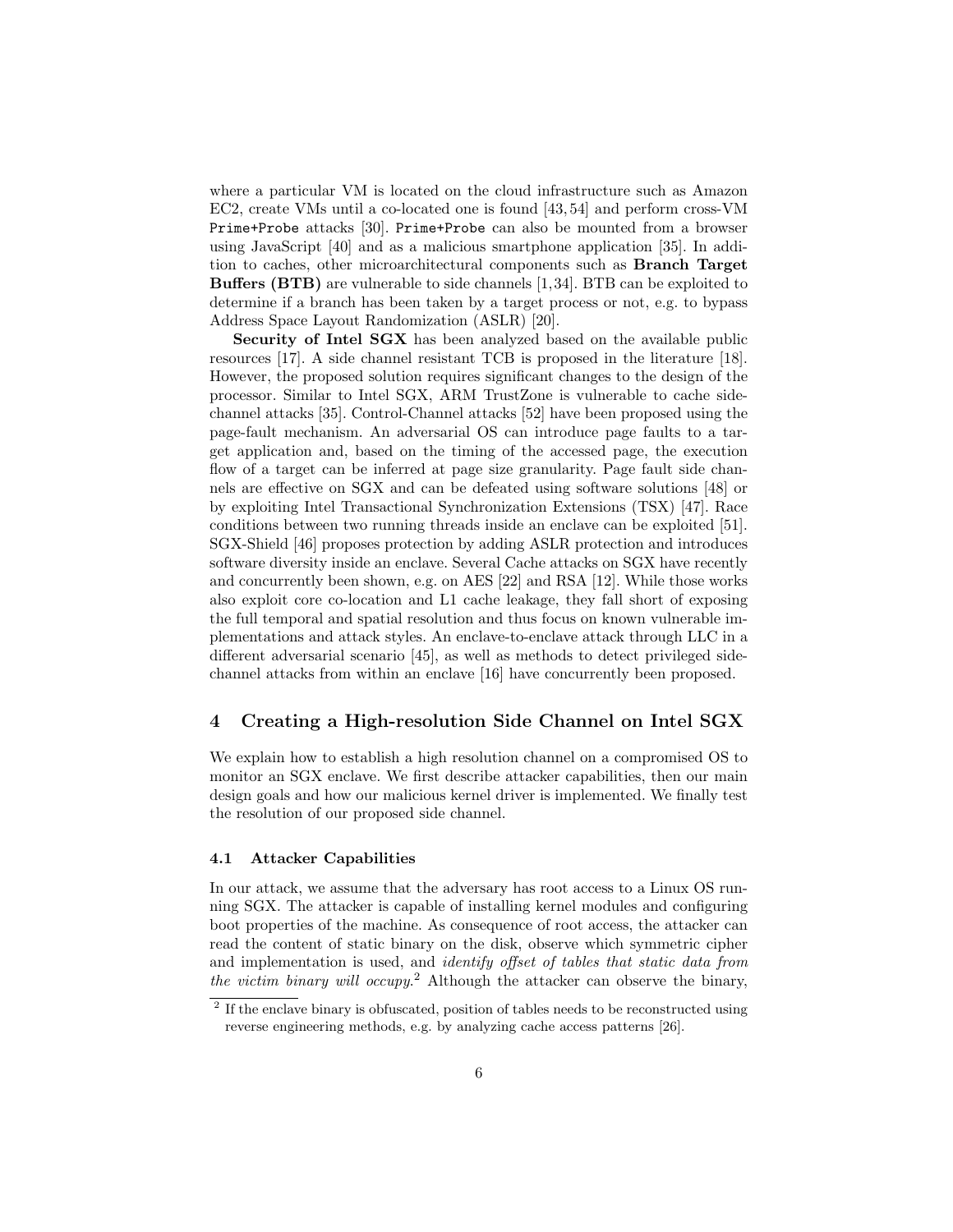she has no knowledge of the cipher key used during the encryption. In addition, the attacker is capable of synchronizing the enclave execution with CacheZoom. These assumptions are reasonable, as SGX promises a trusted environment for execution on untrusted systems. Symmetric keys can be generated at runtime from a secure random entropy (using RDRAND instruction) and/or transferred through a public secure channel without the attacker knowledge.

#### 4.2 CacheZoom Design

To create a high bandwidth channel with minimal noise, (1) we need to isolate the attackers' malicious spy process code and the target enclave's trusted execution from the rest of the running operations and (2) we need to perform the attack on small units of execution. By having these two elements, even a comparably small cache like L1 turns into a high capacity channel. Note that our spy process monitors the L1D data cache, but can also be implemented to monitor the L1I instruction cache or LLC. Our spy process is designed to profile all the sets in the L1D cache with the goal of retrieving maximum leakage. In order to avoid noise, we dedicate one physical core to our experimental setup, i.e., to the attacker Prime+Probe code and the victim enclave process. All other running operations on the system, including OS services and interrupts, run on the remaining cores. Furthermore, CacheZoom forces the enclave execution to be interrupted in short time intervals, in order to identify all enclave memory accesses. Note that, the longer the victim enclave runs without interruption, the higher the number of accesses made to the cache, implying higher noise and less temporal resolution. CacheZoom should further reduces other possible sources of noise, e.g., context switches. The main purpose is that the attacker can retrieve most of the secret dependent memory accesses made by the target enclave. Since the L1 cache is virtually addressed, knowing the offset with respect to a page boundary is enough to know the accessed set.

#### 4.3 CacheZoom Implementation

We explain technical details behind the implementation of CacheZoom, in particular, how the noise sources are limited and how we increase the time resolution to obtain clean traces.

Enclave-Attack Process Isolation Linux OS schedules different tasks among available logical processors by default. The main scheduler function \_\_schedule is triggered on every tick of the logical processor's local timer interrupt. One way to remove a specific logical processor from the default scheduling algorithm is through the kernel boot configuration isolcpus which accepts a list of logical cores to be excluded from scheduling. To avoid a logical core from triggering the scheduling algorithm on its local timer interrupt, we can use nohz\_full boot configuration option. Recall that reconfiguring the boot parameters and restarting the OS is included in our attackers capabilities. However, these capabilities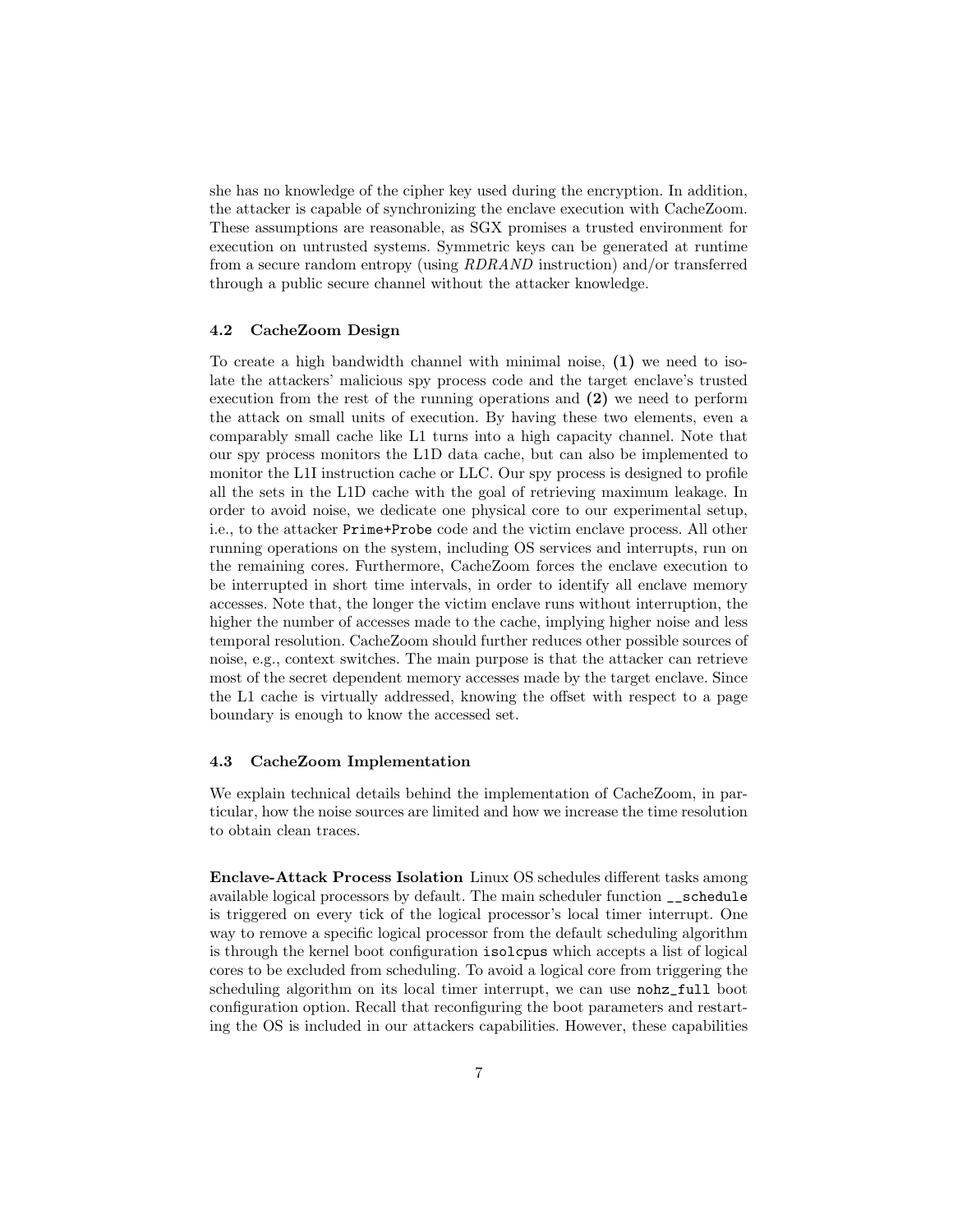are not necessary, as we can walk through the kernel task tree structure and turn the PF\_NO\_SETAFFINITY flag off for all tasks. Then, by dynamically calling the kernel sched\_setaffinity interface for every task, we are able to force all the running kernel and user tasks to execute on specific cores. In addition to tasks and kernel threads, interrupts also need to be isolated from the target core. Most of the interrupts can be restricted to specific cores except for the non-maskable interrupts (NMIs), which can't be avoided. However, in our experience, their occurrence is negligible and does not add considerable amount of noise.

CPU frequency has a more dynamic behavior in modern processors. Our target processor has Speedstep technology which allows dynamic adjustment of processor voltage and C-state, which allows different power management states. These features, in addition to hyper-threading (concurrent execution of two threads on the same physical core), make the actual measurement of cycles through rdtsc less reliable. Cache side channel attacks that use this cycle counter are affected by the dynamic CPU frequency. In non-OS adversarial scenarios, these noise sources have been neglected thus forcing the attacker to do more measurements. In our scenario, these processor features can be disabled through the computer BIOS setup or can be configured by the OS to avoid unpredictable behavior. In our attack, we simply disable every second logical processor to practically avoid hyper-threading. To maintain a stable frequency in spite of the available battery saving and frequency features, we set the CPU scaling governor to performance and limit the maximum and minimum frequency range.

Increasing the time resolution Aiming at reducing the number of memory accesses made by the victim between two malicious OS interrupts, we use the local APIC programmable interrupt, available on phyisical cores. The APIC timer has different programmable modes but we are only interested in the TSC-Deadline mode. In TSC deadline mode, the specified TSC value will cause the local APIC to generate a timer IRQ once the CPU reaches it. In the Linux kernel, the function lapic\_next\_deadline is responsible for setting the next deadline on each interrupt. The actual interrupt handler routine for this IRQ is local\_apic\_timer\_interrupt. In order to enable/disable our attack, we install hooks on these two functions. By patching the null function calls, available for the purpose of live patching, we can redirect these functions to the malicious routines in our kernel modules at runtime.

ffffffff81050900 lapic\_next\_deadline ffffffff81050900: callq null\_sub1

ffffffff81050c90 local\_apic\_timer\_interrupt ffffffff81050c90: callq null\_sub2

In the modified lapic\_next\_deadline function, we set the timer interrupt to specific values such that the running target enclave is interrupted every short period of execution time. In the modified local\_apic\_timer\_interrupt, we first probe the entire 64 sets of the L1D cache to gather information of the previous execution unit and then prime the entire 64 sets for the next one. After each probe, we store the retrieved cache information to a separate buffer. Our kernel driver is capable of performing 50000 circular samplings. To avoid unnecessarly sampling, we need to synchronize with the target enclave execution.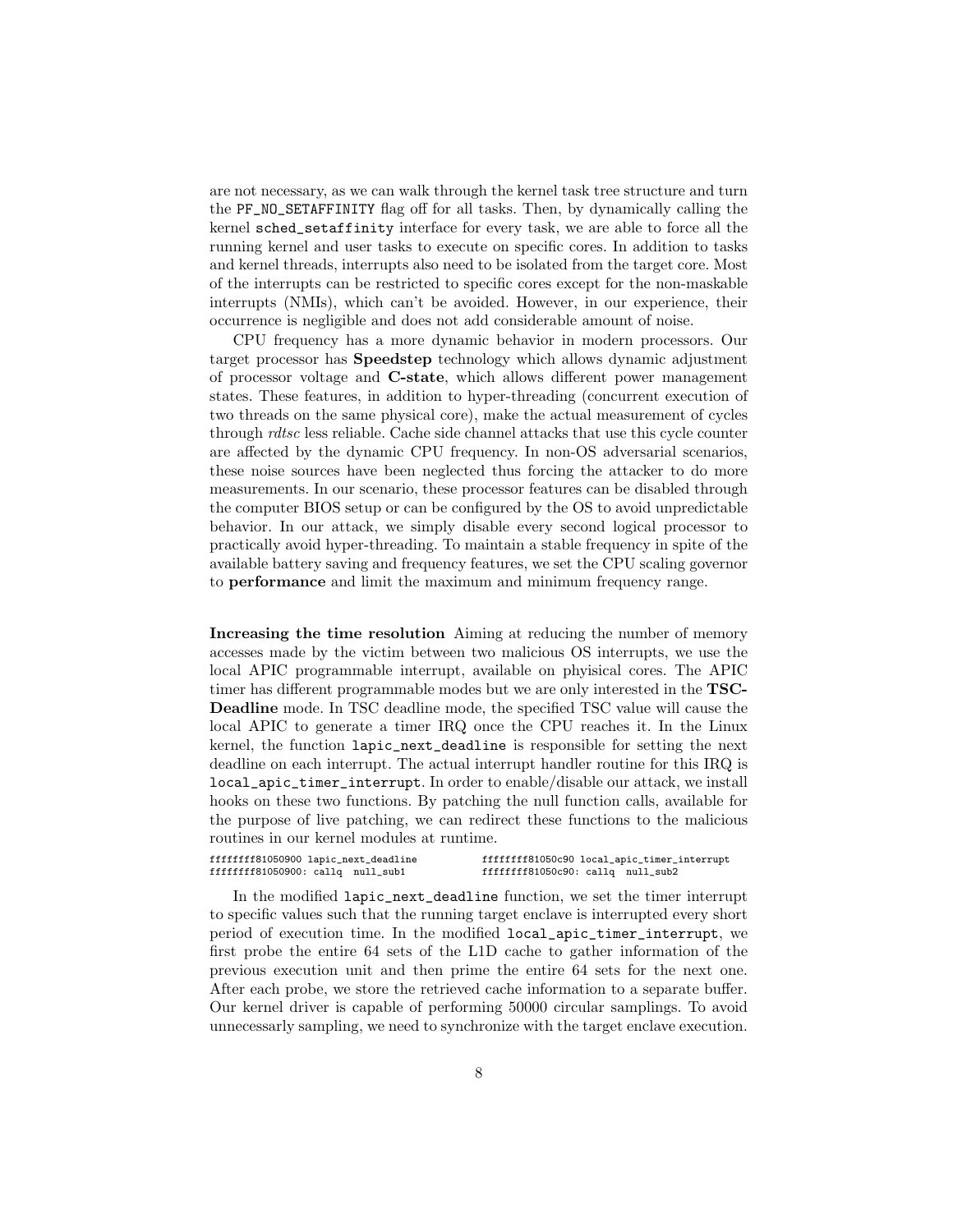

Fig. 1: Average cycle count per number of evictions in a set.



For this purpose, we enable the hooks just before the call to the enclave interface and disable it right after.

#### 4.4 Testing the Performance of CacheZoom

Our experimental setup is a Dell Inspiron  $5559$  laptop with Intel(R) Skylake Core(TM) i7-6500U processor running Ubuntu 14.04.5 LTS and SGX SDK 1.7. Our target processor has 2 hyper-threaded physical cores. Each physical core has  $32 \text{ kB}$  of L1D and  $32 \text{ kB}$  of L1I local cache memory. The L1 cache, used as our side channel, is 8 way associative and consists of 64 sets.

Even though Skylake processors use an adaptive LRU cache replacement policy and the adaptive behavior is undocumented [23], our results show that we can still use the pointer chasing eviction set technique [36] to detect memory accesses. In the specific case of our L1D cache, the access time for chasing 8 pointers associated to a specific set is about 40 cycles on average. In order to test the resolution of our side channel, we took an average of 50000 samples of all the sets and varied the number of evictions from 0 to 8. The results can be seen in Figure 1, where the access time is increased by roughly 5 cycles for every additional eviction. Thus, our results show that our eviction set gives us an accurate measurement on the number of evicted lines from a specific set.

Our isolated CPU core and the L1D eviction set have the minimal possible noise and avoid noises such as CPU frequency, OS and enclave noise; however, the actual noise from the context switch between enclave process and attacker interrupt is mostly unavoidable. The amount of noise that these unwanted memory accesses add to the observation can be measured by running an enclave with an empty loop under our attack measurement. Our results, presented in Figure 2, show that every set has a consistent number of evictions. Among the 64 sets, there are only 4 sets that get filled as a side effect of the context switch memory accesses. For the other sets, we observed either 0 or less than 8 unwanted accesses. Due to the consistency of the number of evictions per set, we can conclude that only sets that get completely filled are obscure and do not leak any information, 4 out of 64 sets in our particular case. An example of the applied noise ex-filtration process can be observed in Figure 3, in which the enclave process was consecutively accessing different sets. The left hand figure shows the hit access map, without taking into account the appropriate set threshold. The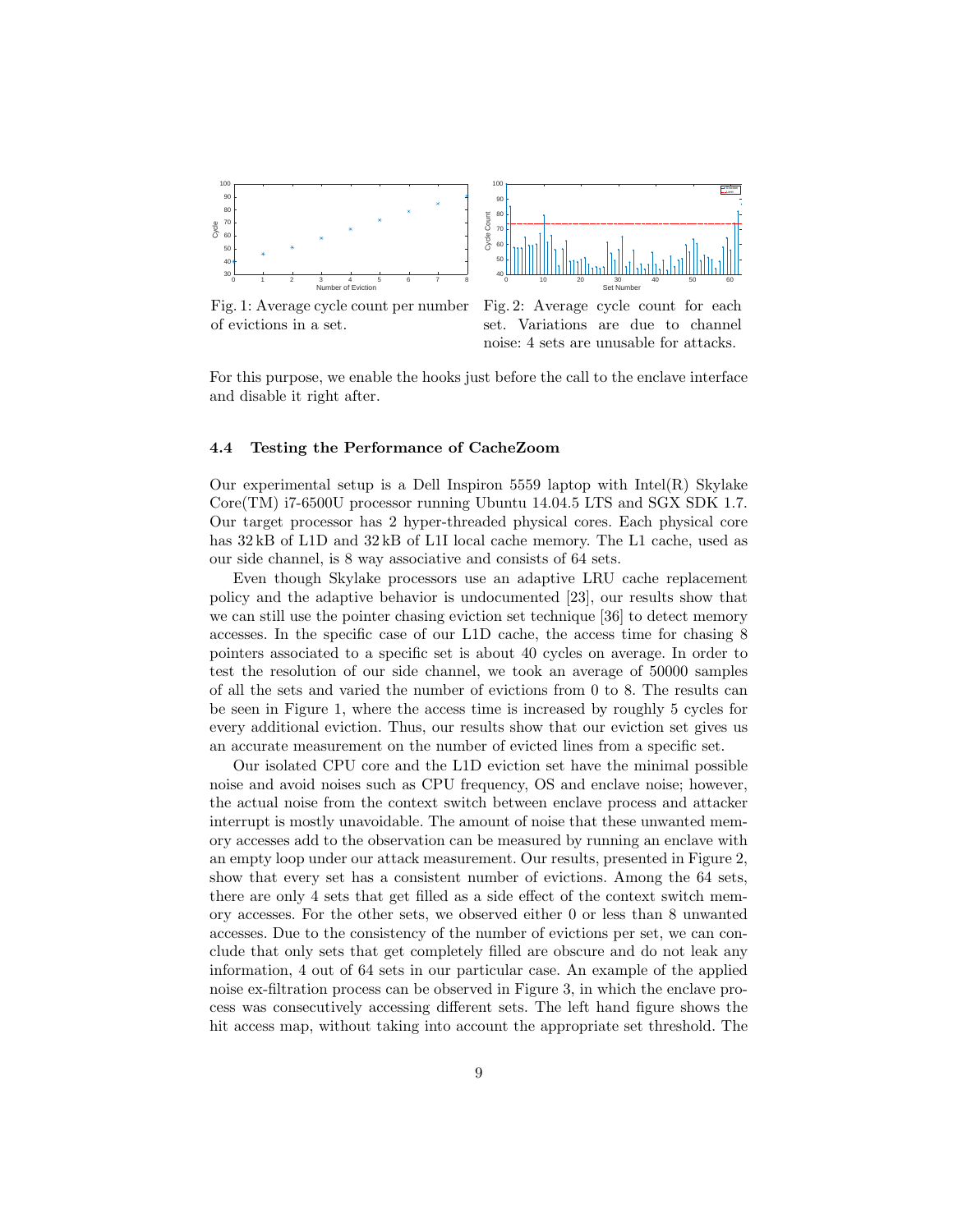

Fig. 3: Cache hit map before (left) and after (right) filtering for context switch noise. Enclave memory access patterns are clearly visible once standard noise from context switch has been eliminated

right hand figure shows the access pattern retrieved from the enclave once the context switch noise access has been taking into account and removed.

## 5 Attack on AES

The following gives a detailed description of different implementation styles for AES to help the reader understand the attacks that we later perform:

#### 5.1 Cache Attacks on Different AES Implementations

AES is a widely used block cipher that supports three key sizes from 128 bit to 256 bits. Our description and attacks focus on the 128-bit key version, AES-128, but most attacks described can be applied to larger-key versions as well. AES is based on 4 main operations: AddRoundKey, SubBytes, ShiftRows and Mix-Columns. The main source of leakage in AES comes from the state-dependent table look ups for the SubBytes operation. These look-ups result in secretdependent memory accesses, which can be exploited by cache attacks.

- S-box: Software implementations that implement the 4 stages independently base the SubBytes operation in a 256 entry substitution table, each entry being 8 bits long. In this implementation, a total of a 160 accesses are performed to the S-box during a 128-bit AES encryption, 16 accesses per round. We refer to this implementation style as the *S-box* implementation.
- 4 T-tables: To achieve a better performance, some implementations combine the MixColumns and SubBytes in a single table lookup. At the cost of bigger pre-computed tables (and therefore, more memory usage) the encryption time can be significantly reduced. The most common type uses 4 T-tables: 256 entry substitution tables, each entry being 32 bits long. The entries of the four T-tables are the same bytes but rotated by 1, 2 and 3 positions, depending on the position of the input byte in the column of the AES state. We refer to this style as T-table implementation. We refer to this as the 4 T-table implementation.
- Large T-table Aiming at improving the memory usage of T-table based implementations, some designs utilize a single 256 entries T-table, where each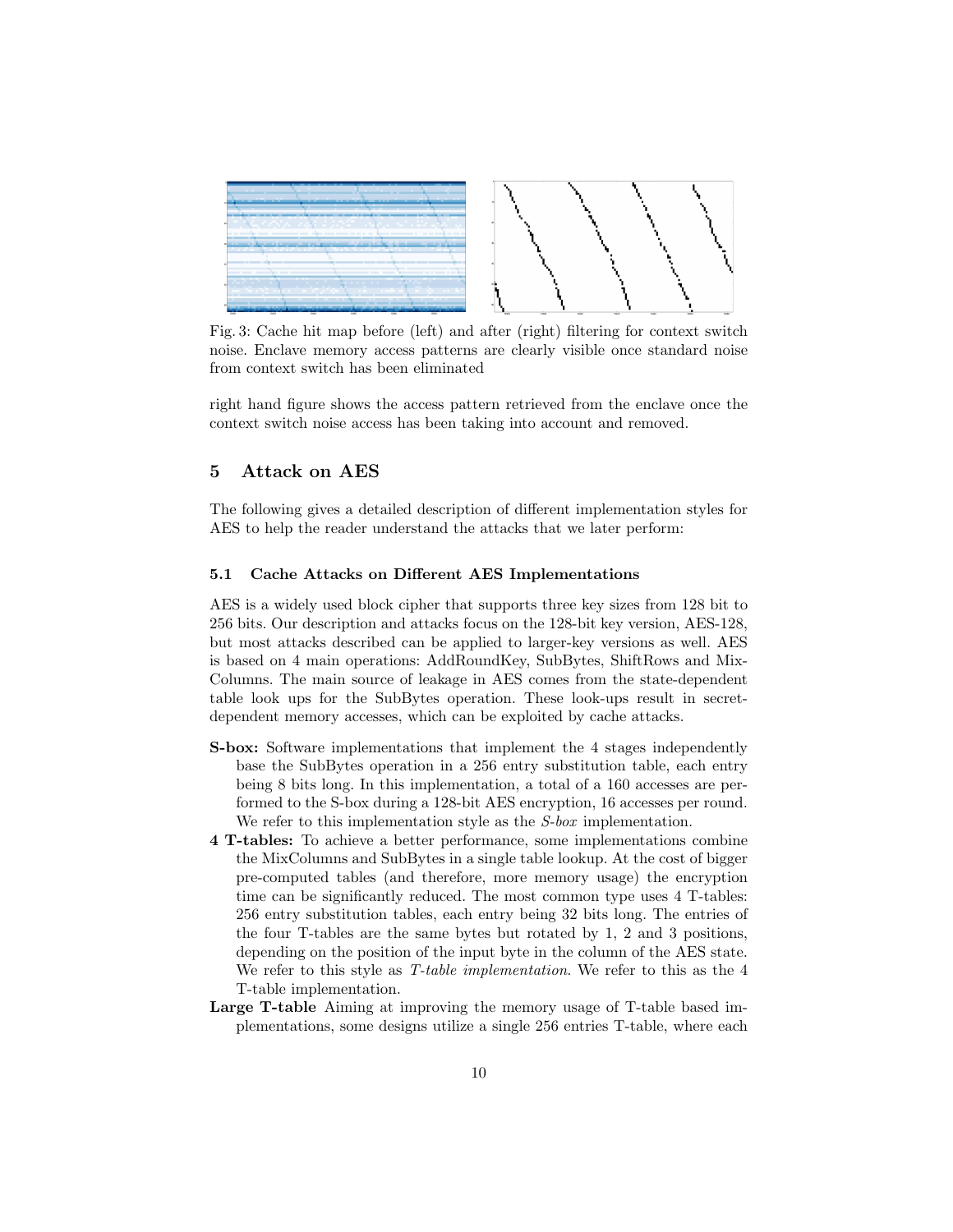entry is 64 bits long. Each entry contains two copies of the 32 bit values typically observed with regular size T-tables. This design reads each entry with a different byte offset, such that the values from the 4 T-tables can be read from a single bigger T-table. The performance of the implementation is comparable, but requires efficient non word-aligned memory accesses. We refer to this as the Large T-table implementation.

Depending on the implementation style, implementations can be more susceptible to cache attacks or less. The resolution an attacker gets depends on the cache line size, which is 64 bytes on our target architecture. For the S-box implementation, the S-box occupies a total of 4 cache lines (256 bytes). That is, an attacker able to learn for each observed access to a table entry at most two bits. Attacks relying on probabilistic observations of the S-box entries not being accessed during an entire encryption [31] would observe such a case with a probability of  $1.02 \cdot 10^{-20}$ , making a micro-architectural attack nearly infeasible. For a 4 T-tables implementation, each of the T-tables gets 40 accesses per encryption, 4 per round, and occupies 16 cache lines. Therefore, the probability of a table entry not being accessed in an entire encryption is 8%, a fact that was exploited in [31] to recover the full key. In particular, all these works target either the first or the last round to avoid the MixColumns operation. In the first round, the intermediate state before the MixColumns operation is given by  $s_i^0 = T_i[p_i \oplus k_i^0]$ , where  $p_i$  and  $k_i^0$  are the plaintext and first round key bytes i,  $T_i$  is the table utilization corresponding to byte i and  $s_i^0$  is the intermediate state before the MixColumns operation in the first round. We see that, if the attacker knows the table entry being utilized  $x_i$  and the plaintext he can derive equations in the form  $x_i=p_i \oplus k_i^0$  to recover the key. A similar approach can be utilized to mount an attack in the last round where the output is in the form  $c_i = T_i[s_i^9] \oplus k_i^{10}$ . The maximum an attacker can learn, however, is 4 bit per lookup, if each lookup can be observed separately. The scenario for attacks looking at accesses to a single cache line for an entire encryption learn a lot less, hence need significantly more measurements.

For a Large T-table implementation, the T-table occupies 32 cache lines, and the probability of not accessing an entry is reduced to 0.6%. This, although not exploited in a realistic attack, could lead to key recovery with sufficiently many measurements. An adversary observing each memory access separately, however, can learn 5 bits per access, as each cache line contains only 8 of the larger entries.

Note that an attacker that gets to observe every single access of the aforementioned AES implementations would succeed to recover the key with significantly fewer traces, as she gets to know the entry accessed at every point in the execution. This scenario was analyzed in [6] with simulated cache traces. Their work focuses on recovering the key based on observations made in the first and second AES rounds establishing relations between the first and second round keys. As a result, they succeed on recovering an AES key from a 4 T-table implementation with as few as six observed encryptions in a noise free environment.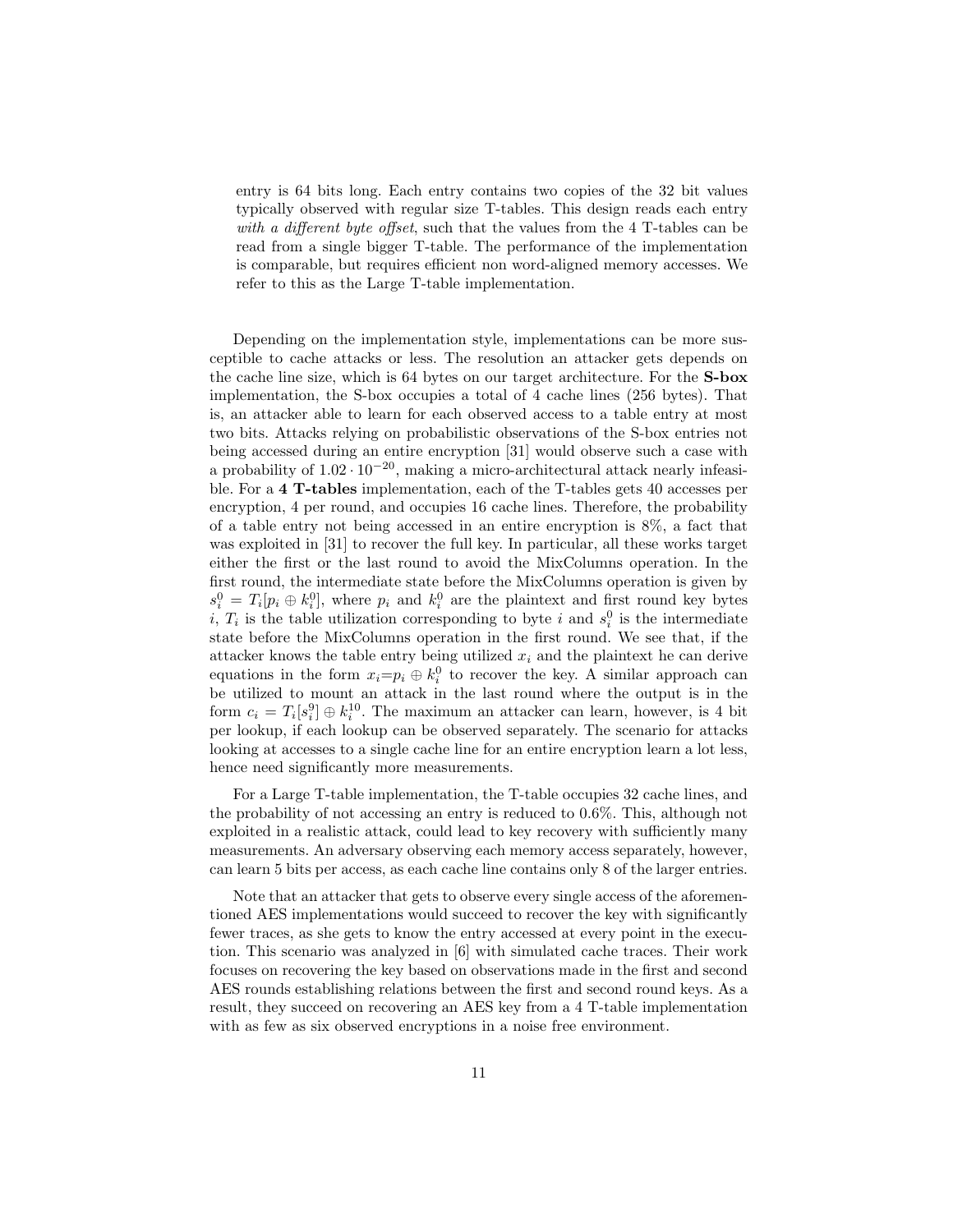

Fig. 4: Prefetching and the timeline effect for a regular Prime+Probe attack.

#### 5.2 Non-vulnerable AES Implementations

There are further efficient implementations of AES that are not automatically susceptible to cache attacks, as they avoid secret-dependent memory accesses. These implementation styles include bit-sliced implementations [38], implementations using vector instructions [25], constant memory access implementations and implementations using AES instruction set extensions on modern Intel CPUs [27]. However, they all come with their separate drawbacks. The bitsliced implementations need data to be reformatted before and after encryption and usually show good performance only if data is processed in large chunks [9]. Constant memory access implementations also suffer from performance as the number of memory accesses during an encryption significantly increases. While hardware support like AES-NI combines absence of leakage with highest performance, it is only an option if implemented and if the hardware can be trusted [49], and further might be disabled in BIOS configuration options.

#### 5.3 Cache Prefetching as a Countermeasure

In response to cache attacks in general and AES attacks in particular, several cryptographic library designers implement cache prefetching approaches, which just load the key dependent data or instructions to the cache prior to their possible utilization. In the case of AES, this simply means loading all the substitution tables to the cache, either once during the encryption (at the beginning) or before each round of AES. Prefetching takes advantage of the low temporal resolution that an attacker obtains when performing a regular non-OS controlled attack, as it assumes that an attacker cannot probe faster than the prefetching. Translated to AES, prefetching assumes that a cache attack does not have enough temporal granularity to determine which positions in the substitution table have been used if they are prefetched, e.g., at the beginning of each round.

An example of the implications that such a countermeasure will have on a typical cache attack can be observed in Figure 4. The Prime+Probe process cannot be executed within the execution of a single AES round. Thanks to prefetching, the attacker is only able to see cache hits on all the Table entries. We analyze whether those countermeasures, implemented in many cryptographic libraries, resist the scenario in which an attacker fully controls the OS and can interrupt the AES process after every small number of accesses. As it was explained in Section 2, attacking SGX gives a malicious OS advarsary almost full temporal resolution, which can reverse the effect of prefetching mechanisms.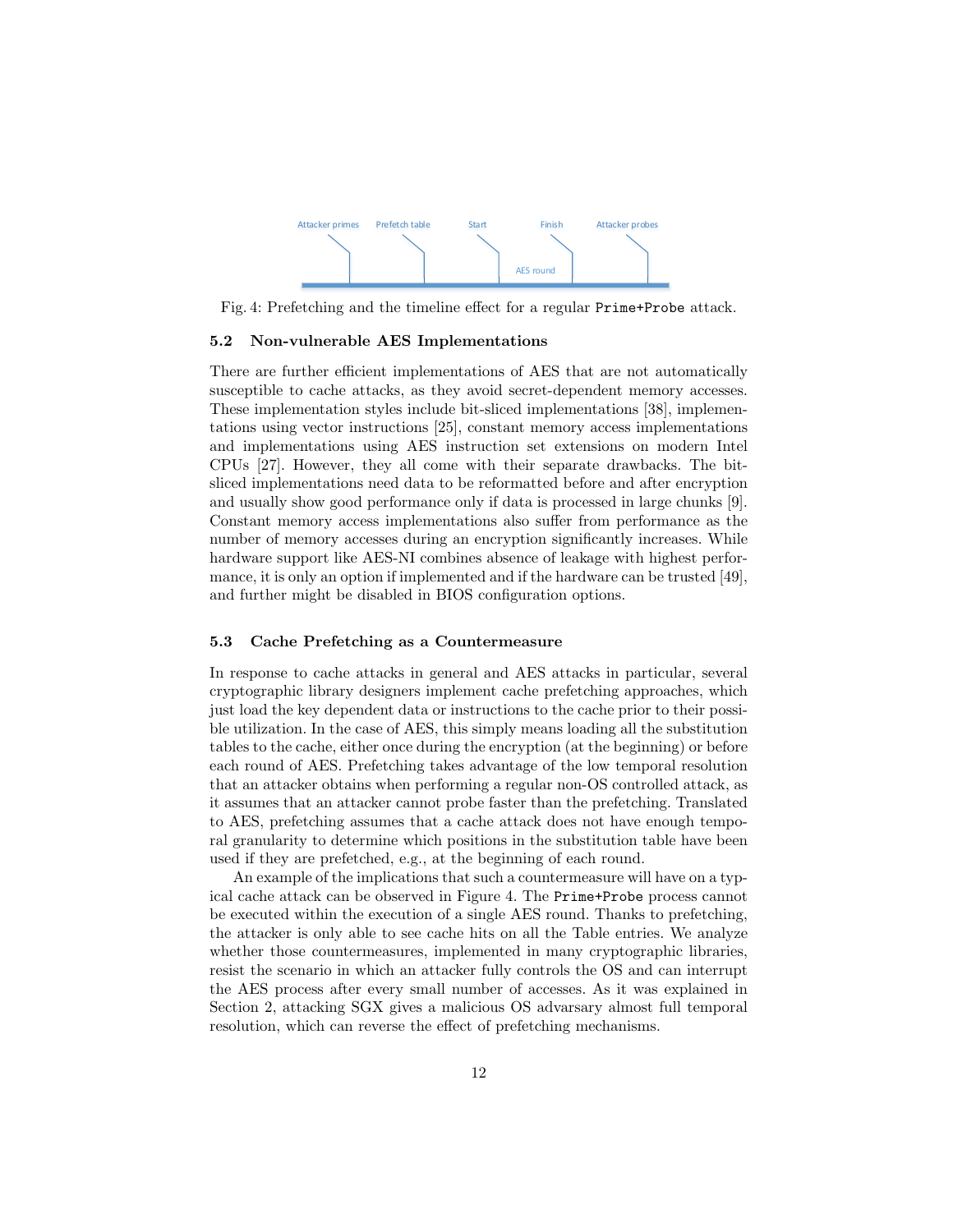

Fig. 5: Memory footprint of the AES execution inside enclave.

# 6 CacheZooming SGX-based AES

We use CacheZoom to retrieve secret keys of different implementations of AES running inside an enclave. As mentioned in section 4.1, we assume no knowledge of the encryption key, but to have access to the enclave binary, and thus to the offset of the substitution tables. We further assume the enclave is performing encryptions over a set of known plaintext bytes or ciphertext bytes.

#### 6.1 T-table Implementations

Our first attacks target the T-table implementations. To recover the AES key from as few traces as possible, we recover the memory access pattern of the first 2 rounds of the AES function. A perfect single trace first round attack reveals at most the least significant 4 and 5 bits of each key byte in 4 T-table (16 entries/cache line) and Large T-table implementations (8 entries/cache line) respectively. As we want to retrieve the key with the minimal number of traces, we also retrieve the information from the accesses in the second round and use the relation between the first and second round key. In particular, we utilize the relations described in [6], who utilized simulated data to demonstrate the effectiveness of their AES key recovery algorithm.

In our specific practical attack, we face three problems: (1) Even in our high resolution attack, we have noise that adds false positives and negatives to our observed memory access patterns. (2) Our experiments show that the out-oforder execution and parallel processing of memory accesses does not allow for a full serialization of the observed memory accesses. (3) Separating memory accesses belonging to different rounds can be challenging. These first two facts can be observed in Figure 5, which shows 16 memory accesses to each round of a 4 T-table (4 access per table) AES. Due to our high resolution channel and the out-of-order execution of instructions, we observe that we interrupt the out-of-order execution pipeline while a future memory access is being fetched. Thus, interrupting the processor and evicting the entire L1D cache on each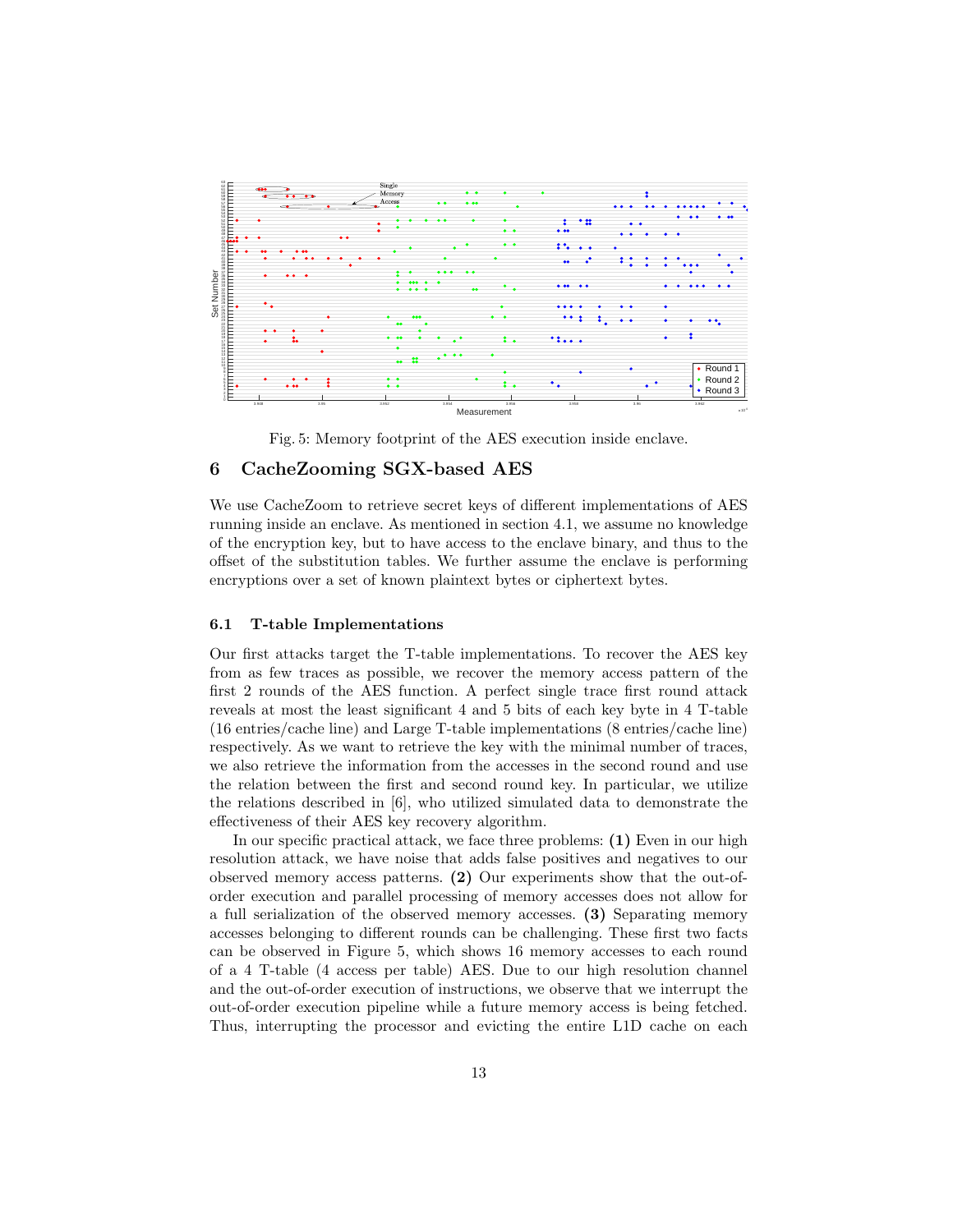

| Implementation 4 T-table Large T-table |      |      |
|----------------------------------------|------|------|
| True Positive                          | 55%  | 75%  |
| <b>False Positive</b>                  | 44\% | 24\% |
| False Negative                         | 56%  | 12%  |
| Ordered                                | 77%  | 67%  |

Table 1: Statistics on recovered memory accesses for T-table implementations.

Fig. 6: Key recovery success rate.

measurement forces the processor to repeatedly load the cache line memory until the target read instruction execution completes. Hence, attributing observed accesses to actual memory accesses in the code is not trivial. Although this behavior adds some confusion, we show that observed accesses still have minimal order that we can take into account. As for the third fact, it involves thorough visual inspection of the collected trace. In particular, we realized that every round start involves the utilization of a substantially higher number of sets than the rest, also observable in Figure 5.

In the first implementation of our key recovery algorithm, we just use the set access information without taking into account the ordering of our observed accesses. Recall that we have access to the binary executed by the enclave, and thus, we can map each set number to its corresponding T-table entry. This means that all our accesses can be grouped on a T-table basis. Duplicated accesses to a set within a round are not separated and are considered part of the same access. After applying this filter to the first and second round traces, we apply the key recovery algorithm, as explained in [6]. The accuracy of our measurements with respect to the aforementioned issues can be seen in Table 1. For the 4 T-table implementation, 55% of the accesses correspond to true accesses (77% of them were ordered), 44% of them were noisy accesses and 56% of the true accesses were missed. For the single Large T-table implementation, 75% of the T-table accesses corresponded to true accesses (67% ordered), 24% were noisy accesses and 12% of the true accesses were missed. The quality of the data is worse in the 4 T-table case because they occupy larger number of sets and thus include more noisy lines, as explained in Figure 2.

With these statistics and after applying our key recovery algorithms with varying number of traces we obtained the results presented in Figure 6. If we do not consider the order in our experiments, we need roughly 20 traces (crosses and diamonds) to get the entire correct key with 90% probability in both the 4 T-table and single T-table implementations.

To further improve our results, we attempt to utilize the partial order of the observed accesses. We obtain the average position for all the observed accesses to a set within one round. These positions are, on average, close to the order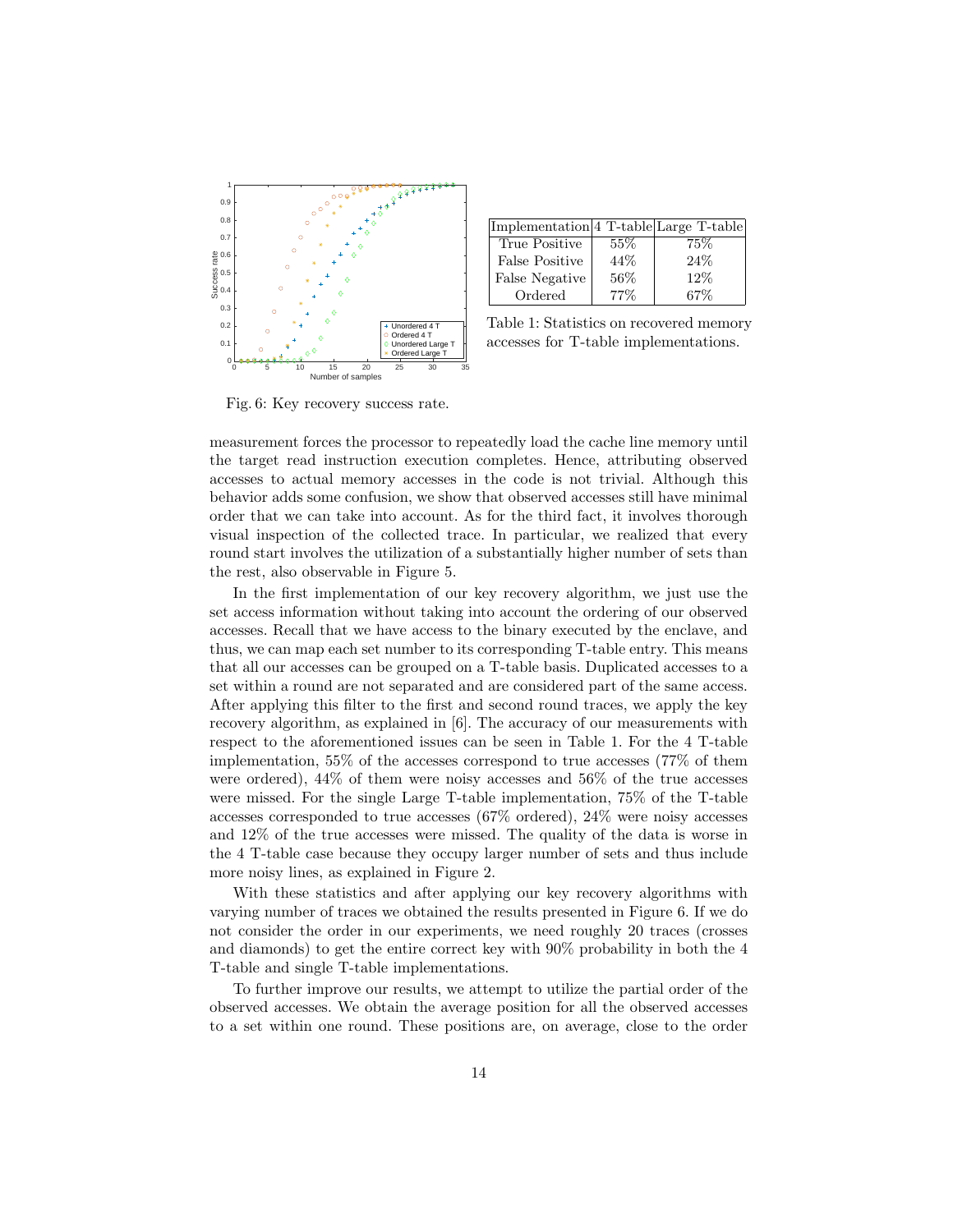

Fig. 7: Memory footprint of the AES execution inside an enclave with prefetch countermeasure. The prefetch is clearly distinguishable and helps to identify the start of each round. Further, it also highlights out-of-order execution and in-order completion.

in which sets were accessed. The observed order is then mapped to the order in which each T-table should have been utilized. Since this information is not very reliable, we apply a score and make sure misorderings are not automatically discarded. After applying this method, the result for our key recovery algorithm can be observed again in Figure 6, for which we needed around 15 traces for the 4 T-table implementation (represented with stars) and 12 traces for the single Large T-table implementation (represented circles) to get the key with 90% probability. Thus, we can conclude that using the approximate order helped us to recover the key with fewer traces.

Cache Prefetching, as explained in Section 5, is implemented to prevent passive attackers from recovering AES keys. CacheZoom, in theory, should bypass such a countermeasure by being able to prime the cache after the T-tables are prefetched. The observation of a trace when cache prefetching is implemented before every round can be observed in Figure 7. We can see how cache prefetching is far from preventing us to recover the necessary measurements. In fact, it eases the realization of our attack, as we now can clearly distinguish accesses belonging to different rounds, allowing for further automation of our key recovery step. Thus, CacheZoom not only bypasses but further benefits from mechanisms that mitigated previous cache attacks.

#### 6.2 S-Box Implementation

S-box implementation is seen as a remedy to cache attacks, as all S-box accesses use only a very small number of cache lines (typically 4). With 160 S-Box accesses per encryption, each line is loaded with a very high likelihood and thus prevents low resolution attackers from gaining information. Adding a prefetch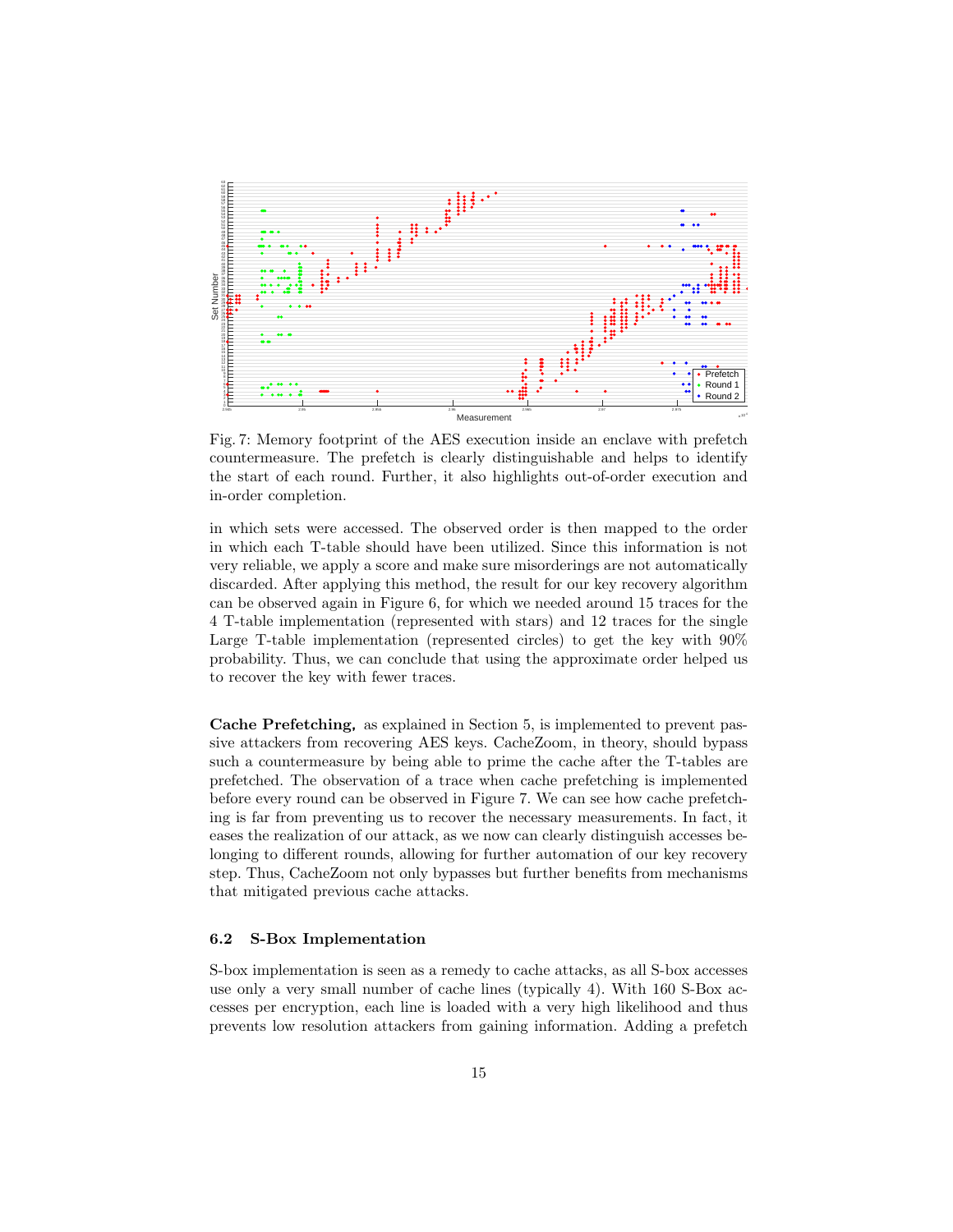

Fig. 8: Correlation between observed and expected accesses caused by one byte position. Leakage is stronger for later bytes. Correlation of observed (blue) vs. relative accesses (amber).



Fig. 9: Correlation of key values for the best  $(k_{15}$ , amber) and worst  $(k_0, blue)$ key bytes with 1500 traces. The guess with the highest correlation (o) and the correct key (x) match only for  $k_{15}$ .

for each round does not introduce much overhead and also prevents previous attacks that attempted interrupting the execution [14, 24]. However, CacheZoom can easily distinguish S-box accesses during the rounds, but due to the out-of order execution, it is not possible to distinguish accesses for different byte positions in a reliable manner. However, one distinguishable feature is the number of accesses each set sees during a round. We hypothesize that the number of observed accesses correlates with the number of S-box lookups to that cache line. If so, a classic DPA correlating the observed accesses to the predicted accesses caused by one state byte should recover the key byte. Hence we followed a classic DPA-like attack on the last round, assuming known ciphertexts.

The model used is rather simple: for each key byte  $k$ , the accessed cache set during the last round for a given ciphertext byte c is simply given as  $set =$  $S^{-1}(x \oplus k) \gg 6$ , i.e. the two MSBs of the corresponding state byte before the last SubBytes operation. The access profile for a state byte position under an assumed key k and given ciphertext bytes can be represented by a matrix A where each row corresponds to a known ciphertext and each column indicates whether that ciphertext resulted in an access to the cache line with the same column index. Hence, each row has four entries, one per cache line, where the cache line with an access is set to one, and the other three columns are set to zero (since that state byte did not cause an access). Our leakage is given as a matrix L, where each row corresponds to a known ciphertext and each column to the number of observed accesses to one of the 4 cache lines. A correlation attack can then be performed by computing the correlation between  $A$  and  $L$ , where A is a function of the key hypothesis. We used synthetic, noise-free simulation data for the last AES round to validate our approach, where accesses for 16 bytes are accumulated over 4 cache lines for numerous ciphertexts under a set key. The synthetic data shows a best expectable correlation of about .25 between noise-free cumulative accesses  $L$  and the correct accesses for a single key byte A. As little as 100 observations yield a first-order success rate of 93%.

Next, we gathered hundreds of measurements using CacheZoom. Note that due to a lack of alignment, the collection of a large number of observations and the extraction of the last round information still requires manual intervention. When performing the key recovery attack, even 200 observations yielded 4-5 key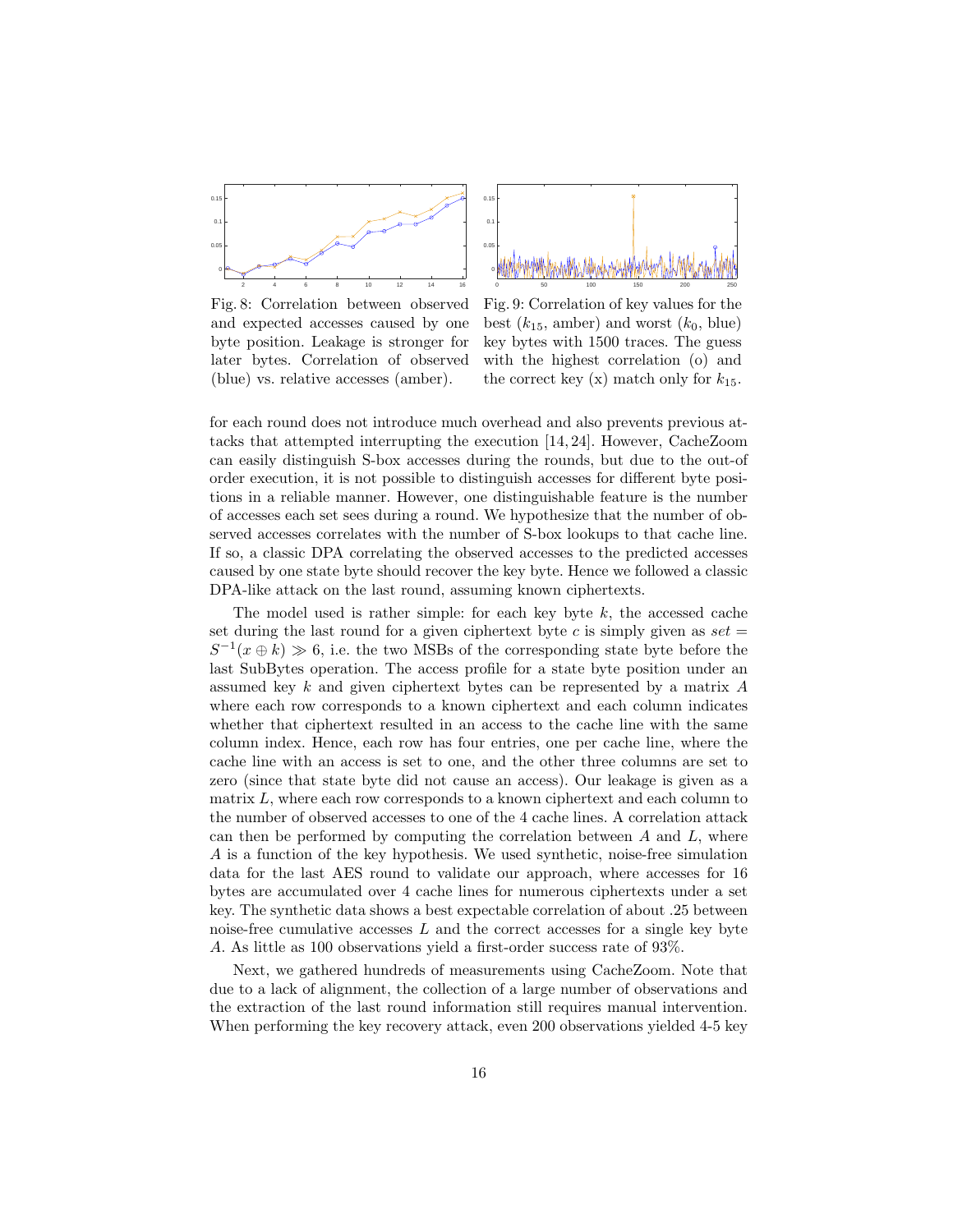bytes correctly. However, the first-order success rate only increases very slowly with further measurements. We further observed that  $(1)$  more traces always recover later key bytes first and (2) key ranks for earlier lookups are often very low, i.e. the correct key does not even yield a high correlation. To analyze this behavior, we simply correlated the expected leakage A for each byte position to the observed leakage L. The result is shown in Figure 8. It can be observed that the correlation for the later key bytes is much stronger than for the earlier key bytes. This explains why later key bytes are much easier to recover. The plot also shows a comparison of using the absolute number of observed accesses (ranging between 10 and 80 observed accesses per round, blue) an the relative number of accesses per cache set (amber) after removing outliers.

Results for the best and the worst key guess are shown in Figure 9. For  $k_{15}$  (amber), the correlation for the correct key guess is clearly distinguishable. For  $k_0$  however, the correct key guess does not show any correlation with the used 1500 observations. In summary, 500 traces are sufficient to recover 64 key bits, while 1500 recover 80 key bits reliably. While full key recovery will be challenging, recovering 12 out of 16 key bytes is easily possible with thousands of observations. The remaining key bytes can either be brute-forced or can be recovered by exploiting leakage from the second last round.

Next, we explain the reason why we believe bytes processed first are harder to recover. The Intel core i7 uses deep pipelines and speculative out-of-order execution. Up to six micro-instructions can be dispatched per clock cycle, and several instructions can also complete per cycle. As a result, getting order information for the accesses is difficult, especially if 16 subsequent S-box reads are spread over only 4 cache lines. While execution is out-of-order, each instruction and its completion state are tracked in the CPU's reorder buffer (ROB). Instruction results only affect the system state once they are completed and have reached the top of the ROB. That is, micro-ops retire in-order, even though they execute out-of-order. The result of micro-ops that have completed hence do not immediately affect the system. In our case, if the previous load has not yet been serviced, the subsequent completed accesses cannot retire and affect the system until the unserviced load is also completed.

Every context switch out of an enclave requires the CPU to flush the out-of order execution pipeline of the CPU [17]. Hence CacheZoom's interrupt causes a pipeline flush in the CPU, all micro-ops on the ROB that are not at the top and completed will be discarded. Since our scheduler switches tasks very frequently, many loads cannot retire and thus the same load operation has to be serviced repeatedly. This explains why we see between 9 and 90 accesses to the S-box cache lines although there are only 16 different loads to 4 different cache lines. The loads for the first S-box are, however, the least affected by preceding loads. Hence, they are the most likely to complete and retire from the ROB after a single cache access. Later accesses are increasingly likely to be serviced more than once, as their completion and retirement is dependent on preceding loads. Since our leakage model assumes such behavior (in fact, we assume one cache access per load), the model becomes increasingly accurate for later accesses.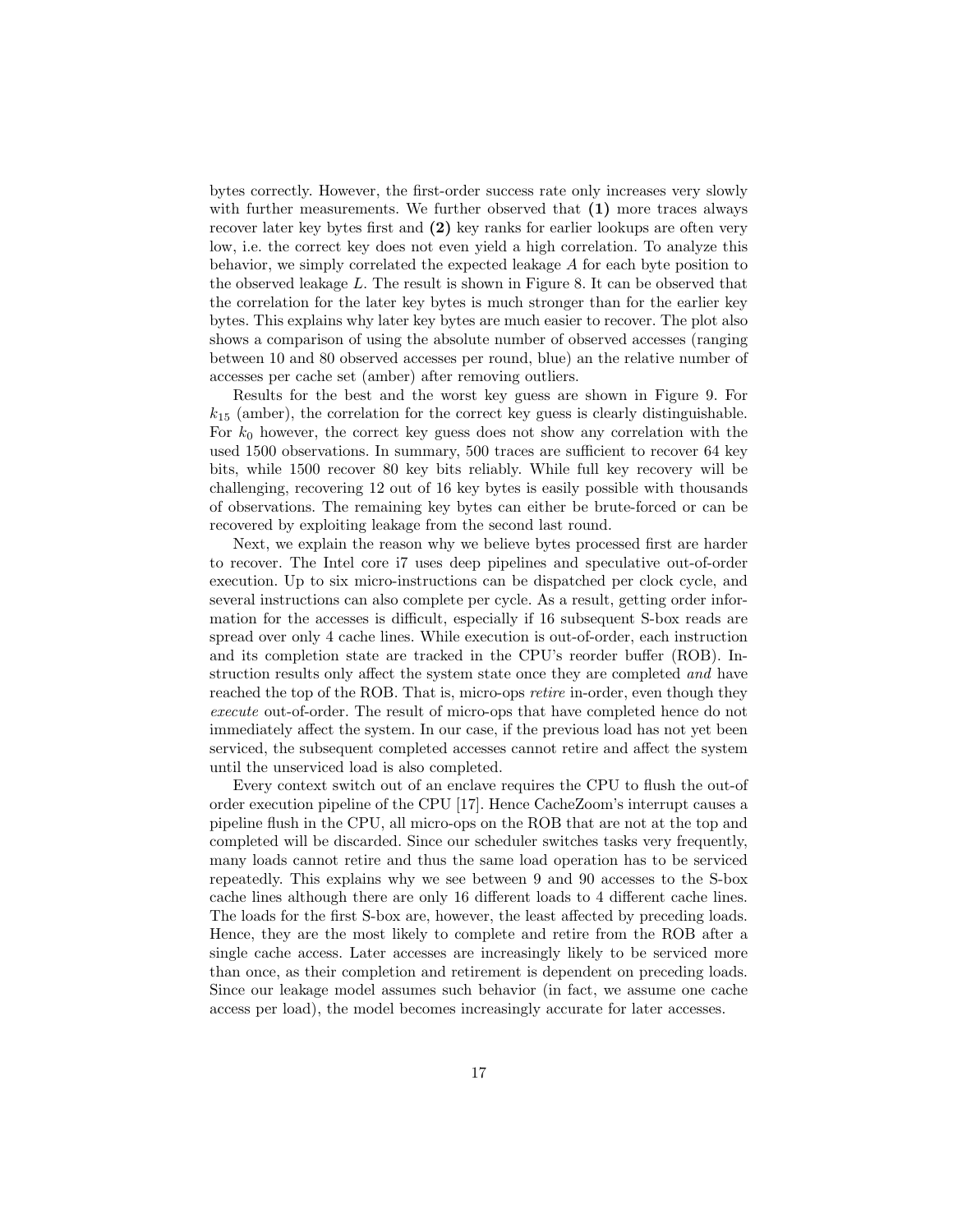Table 2: Vulnerable implementations in popular current cryptographic libraries. These implementations can be configured through compile/runtime settings.

| Library          | Vulnerable Implementations                                                    |  |  |                                                        |                  |  |
|------------------|-------------------------------------------------------------------------------|--|--|--------------------------------------------------------|------------------|--|
| OpenSSL $1.1.0f$ |                                                                               |  |  | aes_core.c T-table, aes_x86core.c                      | Large            |  |
|                  | T-table, S-box and                                                            |  |  | prefetching                                            | $\text{config-}$ |  |
|                  | urable<br>through AES_COMPACT_IN_INNER_ROUNDS,<br>AES_COMPACT_IN_OUTER_ROUNDS |  |  |                                                        |                  |  |
| WolfCrypt 3.11.0 |                                                                               |  |  | aes.c T-Table with prefetching before the first round. |                  |  |
|                  | Mozilla NSS 3.30.2 rijndael.c T-Table and S-box configurable through RIJN-    |  |  |                                                        |                  |  |
|                  | DAEL_GENERATE VALUES_MACRO                                                    |  |  |                                                        |                  |  |
| Nettle 3.3       | aes-encrypt-internal.asm T-table.                                             |  |  |                                                        |                  |  |
| Libtomcrypt 1.17 | laes.c T-table.                                                               |  |  |                                                        |                  |  |
| Libgcrypt 1.7.7  | rijndael.c T-table, S-box for the last round with prefetch-                   |  |  |                                                        |                  |  |
|                  | ing.                                                                          |  |  |                                                        |                  |  |
| MbedTLS 2.4.2    | aes.c T-table, S-box for the last round.                                      |  |  |                                                        |                  |  |

# 7 Conclusion

This work presented CacheZoom, a new tool to analyze memory accesses of SGX enclaves. To gain maximal resolution, CacheZoom combines a L1 cache Prime+Probe attack with OS modifications that greatly enhance the time resolution. SGX makes this scenario realistic, as both a modified OS and knowledge of the unencrypted binary are realistic for enclaves. We demonstrate that CacheZoom can be used to recover key bits from all major software AES implementations, including ones that use prefetches for each round as a cache-attack countermeasure. Furthermore, keys can be recovered with as few as 10 observations for T-table based implementations. For the trickier S-box implementation style, 100s of observations reveal sufficient key information to make full key recovery possible. Prefetching is in this scenario beneficial to the adversary, as it helps identifying and separating the accesses for different rounds. A list of libraries that contain vulnerable implementations can be found at table 2.

CacheZoom serves as evidence that security-critical code needs constant execution flows and secret-independent memory accesses. As SGX's intended use is the protection of sensitive information, enclave developers must thus use the necessary care when developing code and avoid microarchitectural leakages. For AES specifically, SGX implementations must feature constant memory accesses. Possible implementation styles are thus bit-sliced or vectorized-instruction-based implementations or implementations that access all cache lines for each look-up. Acknowledgments This work is supported by the National Science Founda-

tion, under the grant CNS-1618837. CacheZoom source repository and data sets are available at https://github.com/vernamlab/CacheZoom.

## References

1. Aciiçmez, O., Koç, Ç.K., Seifert, J.P.: On the power of simple branch prediction analysis. In: Proceedings of the 2nd ACM symposium on Information, computer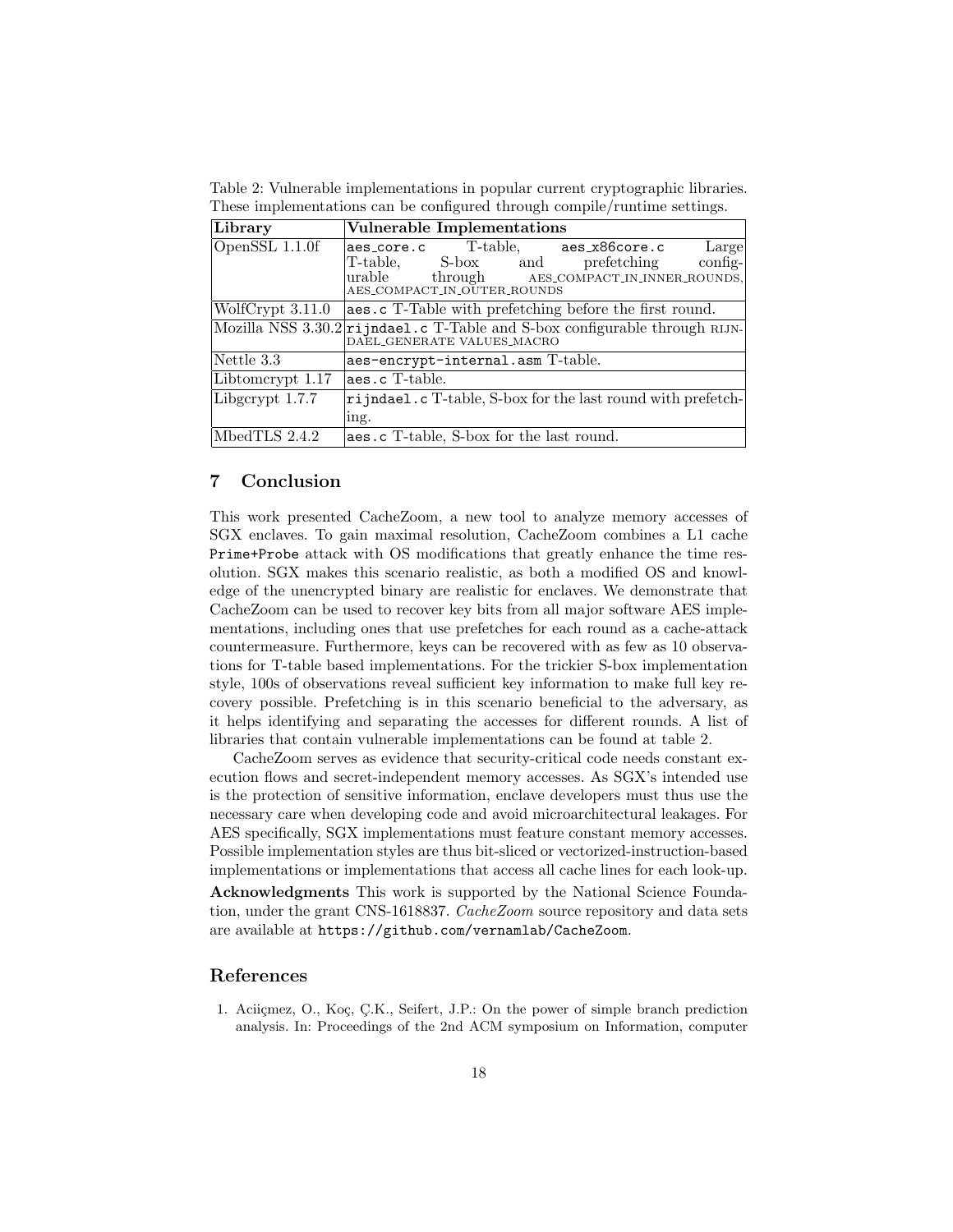and communications security. pp. 312–320. ACM (2007)

- 2. Aciiçmez, O., Schindler, W.: A vulnerability in rsa implementations due to instruction cache analysis and its demonstration on openssl. In: Topics in Cryptology– CT-RSA 2008, pp. 256–273. Springer (2008)
- 3. Allan, T., Brumley, B.B., Falkner, K., van de Pol, J., Yarom, Y.: Amplifying side channels through performance degradation. In: Proceedings of the 32nd Annual Conference on Computer Security Applications. pp. 422–435. ACM (2016)
- 4. ARM TrustZone. https://www.arm.com/products/security-on-arm/trustzone, accessed: June 25, 2017
- 5. Arnautov, S., Trach, B., Gregor, F., Knauth, T., Martin, A., Priebe, C., Lind, J., Muthukumaran, D., OKeeffe, D., Stillwell, M.L., et al.: SCONE: Secure linux containers with Intel SGX. In: 12th USENIX Symposium on Operating Systems Design and Implementation (OSDI 16). USENIX Association (2016)
- 6. Ashokkumar, C., Giri, R.P., Menezes, B.: Highly Efficient Algorithms for AES Key Retrieval in Cache Access Attacks. In: Security and Privacy (EuroS&P), 2016 IEEE European Symposium on. pp. 261–275. IEEE (2016)
- 7. Baumann, A., Peinado, M., Hunt, G.: Shielding applications from an untrusted cloud with haven. ACM Transactions on Computer Systems (TOCS) 33(3) (2015)
- 8. Benger, N., van de Pol, J., Smart, N.P., Yarom, Y.: Ooh Aah... Just a Little Bit: A small amount of side channel can go a long way. In: International Workshop on Cryptographic Hardware and Embedded Systems. pp. 75–92. Springer (2014)
- 9. Bernstein, D.J., Schwabe, P.: New AES software speed records. In: International Conference on Cryptology in India. pp. 322–336. Springer (2008)
- 10. Bhattacharya, S., Mukhopadhyay, D.: Who watches the watchmen?: Utilizing Performance Monitors for Compromising keys of RSA on Intel Platforms. In: International Workshop on Cryptographic Hardware and Embedded Systems. pp. 248–266. Springer (2015)
- 11. Bonneau, J., Mironov, I.: Cache-collision timing attacks against AES. In: International Workshop on Cryptographic Hardware and Embedded Systems. Springer (2006)
- 12. Brasser, F., M¨uller, U., Dmitrienko, A., Kostiainen, K., Capkun, S., Sadeghi, A.R.: Software Grand Exposure: SGX Cache Attacks Are Practical. arXiv preprint arXiv:1702.07521 (2017)
- 13. Brickell, E., Graunke, G., Neve, M., Seifert, J.P.: Software mitigations to hedge AES against cache-based software side channel vulnerabilities. IACR Cryptology ePrint Archive 2006, 52 (2006)
- 14. Briongos, S., Malagón, P., Risco-Martín, J.L., Moya, J.M.: Modeling side-channel cache attacks on aes. In: Proceedings of the Summer Computer Simulation Conference. p. 37. Society for Computer Simulation International (2016)
- 15. Brumley, D., Boneh, D.: Remote timing attacks are practical. Computer Networks 48(5) (2005)
- 16. Chen, S., Zhang, X., Reiter, M.K., Zhang, Y.: Detecting privileged side-channel attacks in shielded execution with déjá vu. In: Proceedings of the 2017 ACM on Asia Conference on Computer and Communications Security. pp. 7–18. ACM (2017)
- 17. Costan, V., Devadas, S.: Intel SGX explained. Tech. rep., Cryptology ePrint Archive, Report 2016/086, 2016. https://eprint. iacr. org/2016/086 (2016)
- 18. Costan, V., Lebedev, I., Devadas, S.: Sanctum: Minimal hardware extensions for strong software isolation. In: USENIX Security. vol. 16, pp. 857–874 (2016)
- 19. Dahbur, K., Mohammad, B., Tarakji, A.B.: A survey of risks, threats and vulnerabilities in cloud computing. In: Proceedings of the 2011 International conference on intelligent semantic Web-services and applications. p. 12. ACM (2011)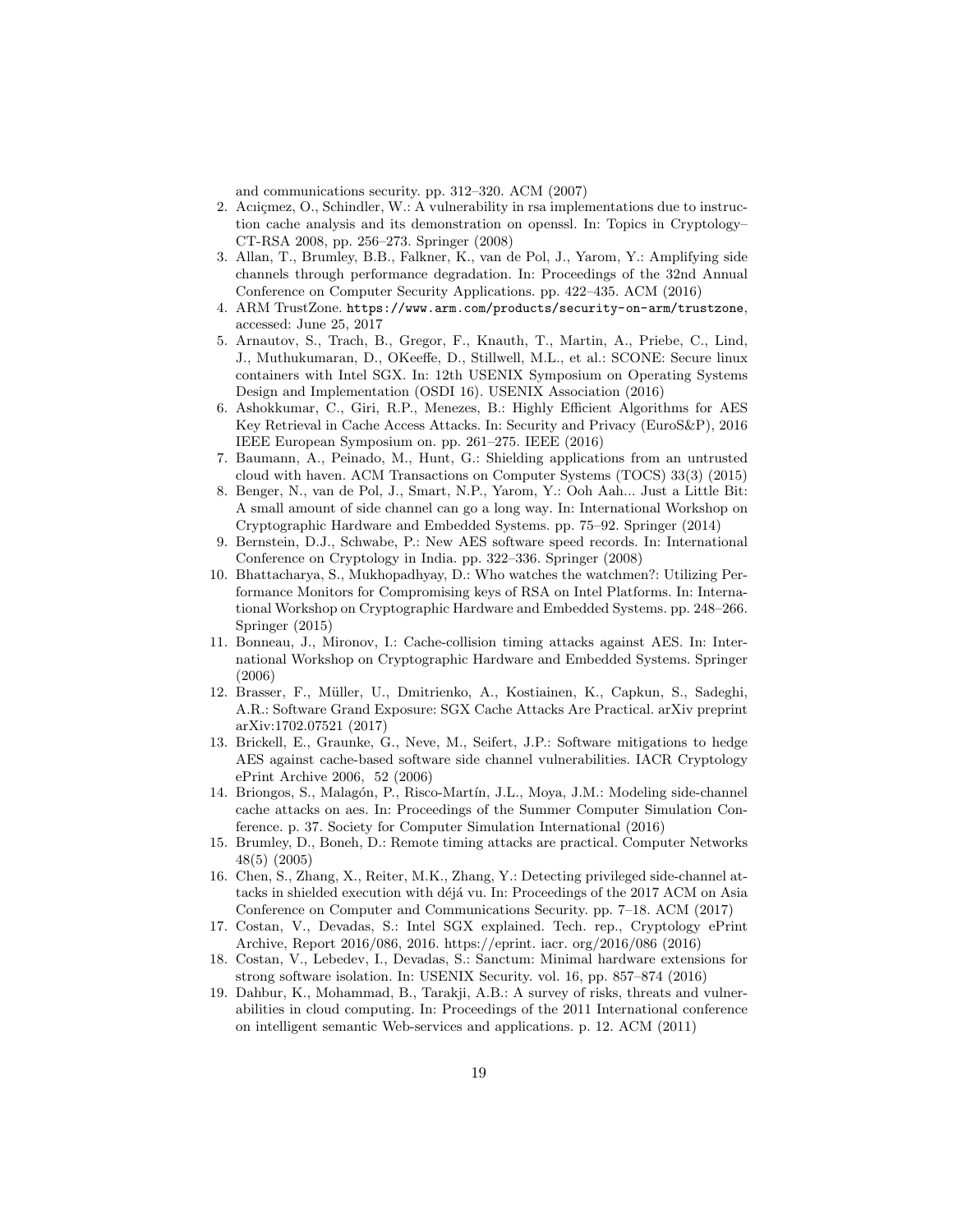- 20. Evtyushkin, D., Ponomarev, D., Abu-Ghazaleh, N.: Jump Over ASLR: Attacking Branch PredShared Cache Attictors to Bypass ASLR. In: IEEE/ACM International Symposium on Microarchitecture (MICRO) (2016)
- 21. Ge, Q., Yarom, Y., Cock, D., Heiser, G.: A Survey of Microarchitectural Timing Attacks and Countermeasures on Contemporary Hardware. IACR Eprint (2016)
- 22. Götzfried, J., Eckert, M., Schinzel, S., Müller, T.: Cache Attacks on Intel SGX. In: EUROSEC. pp. 2–1 (2017)
- 23. Gruss, D., Maurice, C., Mangard, S.: Rowhammer. js: A remote software-induced fault attack in javascript. In: Detection of Intrusions and Malware, and Vulnerability Assessment, pp. 300–321. Springer (2016)
- 24. Gullasch, D., Bangerter, E., Krenn, S.: Cache Games–Bringing Access-Based Cache Attacks on AES to Practice. In: 2011 IEEE Symposium on Security and Privacy. pp. 490–505. IEEE (2011)
- 25. Hamburg, M.: Accelerating AES with vector permute instructions. In: Cryptographic Hardware and Embedded Systems-CHES 2009, pp. 18–32. Springer (2009)
- 26. Inci, M.S., Gulmezoglu, B., Irazoqui, G., Eisenbarth, T., Sunar, B.: Cache attacks enable bulk key recovery on the cloud. In: International Conference on Cryptographic Hardware and Embedded Systems. pp. 368–388. Springer (2016)
- 27. Intel: Intel Data Protection Technology with AES-NI and Secure Key, http://www.intel.com/content/www/us/en/ architecture-and-technology/advanced-encryption-standard--aes-/ data-protection-aes-general-technology.html
- 28. ISCA 2015 tutorial slides for Intel SGX. https://software.intel.com/sites/ default/files/332680-002.pdf, accessed: June 25, 2017
- 29. Intel SGX. https://software.intel.com/en-us/sgx, accessed: June 25, 2017
- 30. Irazoqui, G., Eisenbarth, T., Sunar, B.: S \$ A: A Shared Cache Attack That Works across Cores and Defies VM Sandboxing–and Its Application to AES. In: 2015 IEEE Symposium on Security and Privacy. pp. 591–604. IEEE (2015)
- 31. Irazoqui, G., ˙Inc˙I, M.S., Eisenbarth, T., Sunar, B.: Wait a Minute! A fast, Cross-VM Attack on AES. In: RAID. pp. 299–319 (2014)
- 32. Kocher, P.C.: Timing attacks on implementations of Diffie-Hellman, RSA, DSS, and other systems. In: Annual International Cryptology Conference. pp. 104–113. Springer (1996)
- 33. Langner, R.: Stuxnet: Dissecting a cyberwarfare weapon. IEEE Security & Privacy 9(3), 49–51 (2011)
- 34. Lee, S., Shih, M.W., Gera, P., Kim, T., Kim, H., Peinado, M.: Inferring Finegrained Control Flow Inside SGX Enclaves with Branch Shadowing. Tech. rep., arxiv Archive, 2016. https://arxiv.org/pdf/1611.06952.pdf (2017)
- 35. Lipp, M., Gruss, D., Spreitzer, R., Mangard, S.: Armageddon: Last-level cache attacks on mobile devices. arXiv preprint arXiv:1511.04897 (2015)
- 36. Liu, F., Yarom, Y., Ge, Q., Heiser, G., Lee, R.B.: Last-level cache side-channel attacks are practical. In: IEEE Symposium on Security and Privacy (2015)
- 37. Liu, W., Di Segni, A., Ding, Y., Zhang, T.: Cache-timing attacks on aes. New York University (2013)
- 38. Matsui, M., Nakajima, J.: On the power of bitslice implementation on Intel Core2 processor. In: International Workshop on Cryptographic Hardware and Embedded Systems. pp. 121–134. Springer (2007)
- 39. Morris, T.: Trusted platform module. In: Encyclopedia of Cryptography and Security, pp. 1332–1335. Springer (2011)